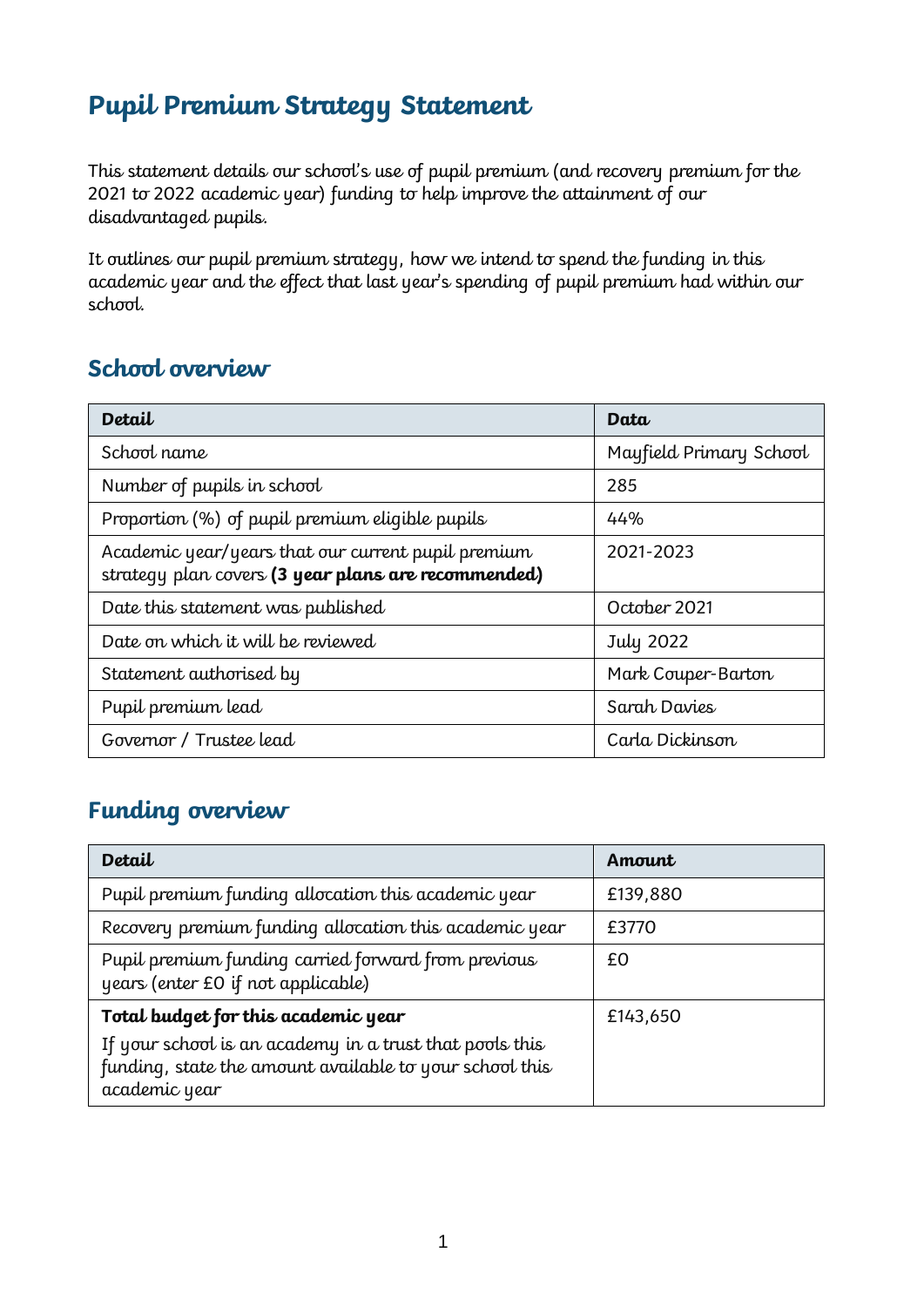# **Part A: Pupil premium strategy plan**

# **Statement of intent**

At Mayfield, we aim to improve both the attainment and achievement of all children regardless of their circumstances. Raising the aspiration, attainment and self-esteem of our least financially advantaged children is a major priority of the school.

We are a school committed to providing high quality inclusive education regardless of faith, ability and gender. We foster a love of learning in our children, we value effort and we nurture ambition to ensure all children reach their full potential.

At Mayfield, we believe that every child can succeed. Developing well-being and selfesteem is key alongside raising attainment and achievement. We aim to prepare our learners for the opportunities, responsibilities and experiences of life through a balanced high-quality education in a nurturing and stimulating environment where our school community is learning and achieving together. We aim to develop lifelong learners with high aspirations for the future.

#### **Our aims are to use the pupil premium allocation to:**

- Narrow the gap in attainment and progress for children in receipt of pupil premium.
- Improve the curriculum engagement, learning experiences and aspirations for children in receipt of pupil premium.
- Ensure that the attendance of pupil premium children at least meets national figures (96.2%).
- Improve the outcomes of high attaining children in receipt of pupil premium.

Mayfield Primary School is an average sized primary school. Most pupils are White British and speak English as their first language.

The proportion of pupils with disabilities and those with additional / special educational needs receiving support is above average.

The proportion of pupils eligible for support through the pupil premium is well above the national average. (The pupil premium is additional government funding for those pupils who are known to be eligible for free school meals, children from service families and those children that are looked after by the local authority.)

The school provides a breakfast club and pre-school sport, as part of our school offer.

Mayfield Primary School equips all learners with the motivation, knowledge and skills to 'Learn from yesterday. Live for today. Hope for tomorrow'.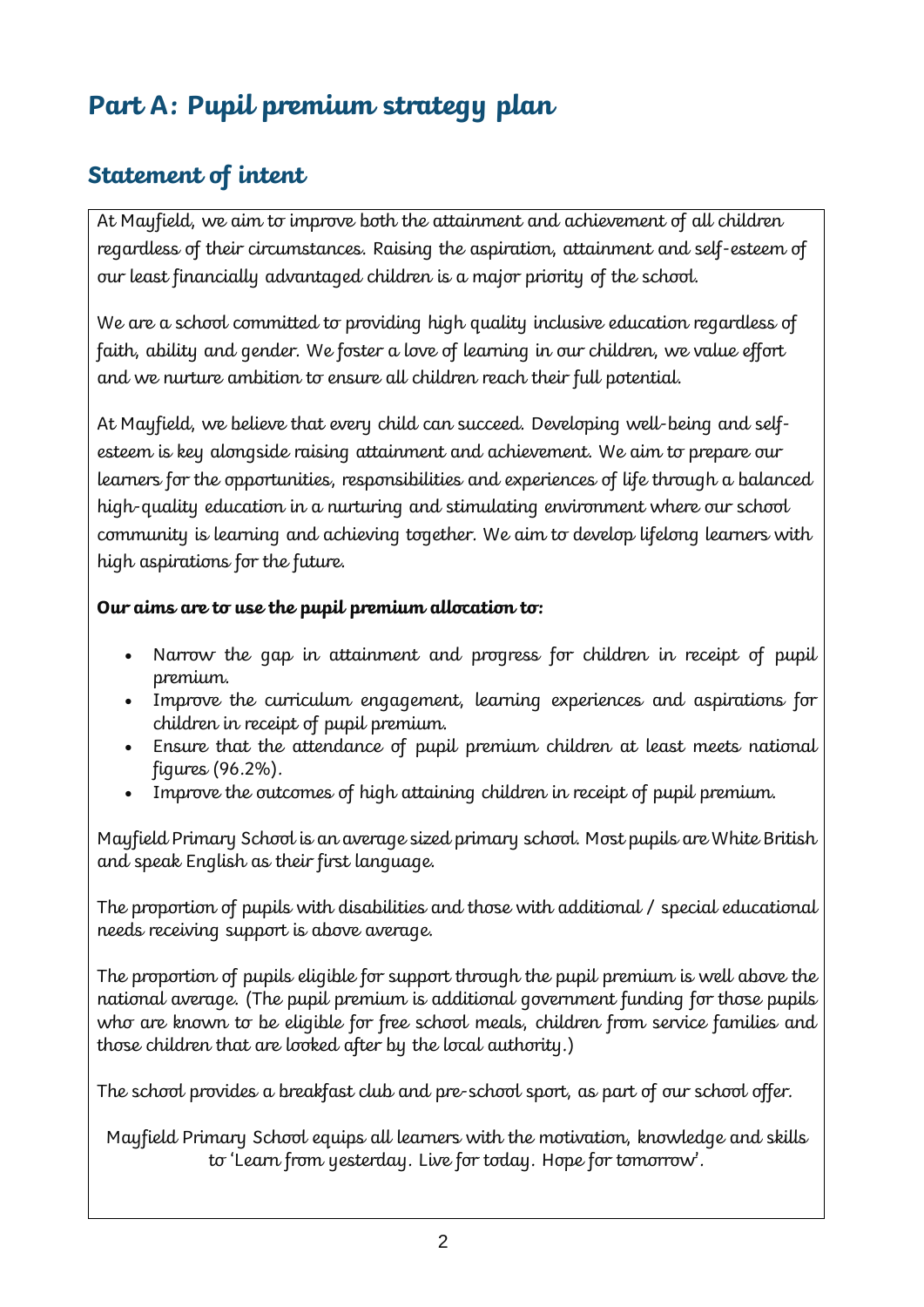| Our values are:                                      |                             |    |                            |          |                                |
|------------------------------------------------------|-----------------------------|----|----------------------------|----------|--------------------------------|
| Mayfield's Values underpinning our Mission Statement |                             |    |                            |          |                                |
| L                                                    | Love of all                 | L. | Lead by example            | н.       | Health and happiness           |
| E                                                    | Empathy                     | I  | Inspire, imagine, improve. | $\Omega$ | Opportunities and aspirations  |
| $\mathsf{A}$                                         | Appreciation                | v  | Voice                      | P        | Perseverance, progress, pride. |
| $\mathbb{R}$                                         | Reflect, respect, remember. | Е  | Everyone matters           | E        | Every day is a new day         |
| N                                                    | Never give up               |    |                            |          |                                |

Our Principles are:

- We ensure that teaching and learning opportunities meet the needs of all our pupils.
- We ensure that appropriate provision is made for pupils within vulnerable groups and that the needs of children with social disadvantaged are adequately assessed and addressed.
- In making provision for pupils with social disadvantage, we recognise that not all pupils who receive free school meals will be socially disadvantaged.
- We also recognise that not all pupils who with social disadvantage are registered or qualify for free school meals.
- Pupil Premium funding in our school may be used to support or impact on any pupil or groups of pupils that school has identified as experiencing social disadvantage.
- Pupil premium will be allocated following a needs analysis which will identify priority classes, groups or individuals.

#### **Challenges**

This details the key challenges to achievement that we have identified among many of our pupils with disadvantage.

| Challenge<br>number | Detail of challenge                                                                                                                                                                                                                                                                                                                                                                                                                                                                       |
|---------------------|-------------------------------------------------------------------------------------------------------------------------------------------------------------------------------------------------------------------------------------------------------------------------------------------------------------------------------------------------------------------------------------------------------------------------------------------------------------------------------------------|
|                     | Low attainment on entry to the Early Years Foundation Stage in all areas.                                                                                                                                                                                                                                                                                                                                                                                                                 |
|                     | 100% of disadvantaged children are working in the low 30-50 month age band.                                                                                                                                                                                                                                                                                                                                                                                                               |
|                     | Weak Lanquage and Communication skills. This impacts progress in<br>speaking, listening, reading (including phonics) and writing as they progress<br>through school and into KS2. The impact of school closures and disruptions due<br>to Covid-19 has meant that EYFS and KS1 pupils have a significant delay in this<br>area which needs addressing. The delay in language and literacy skills in EYFS<br>also affects cohesion within writing which has historically been a challenge. |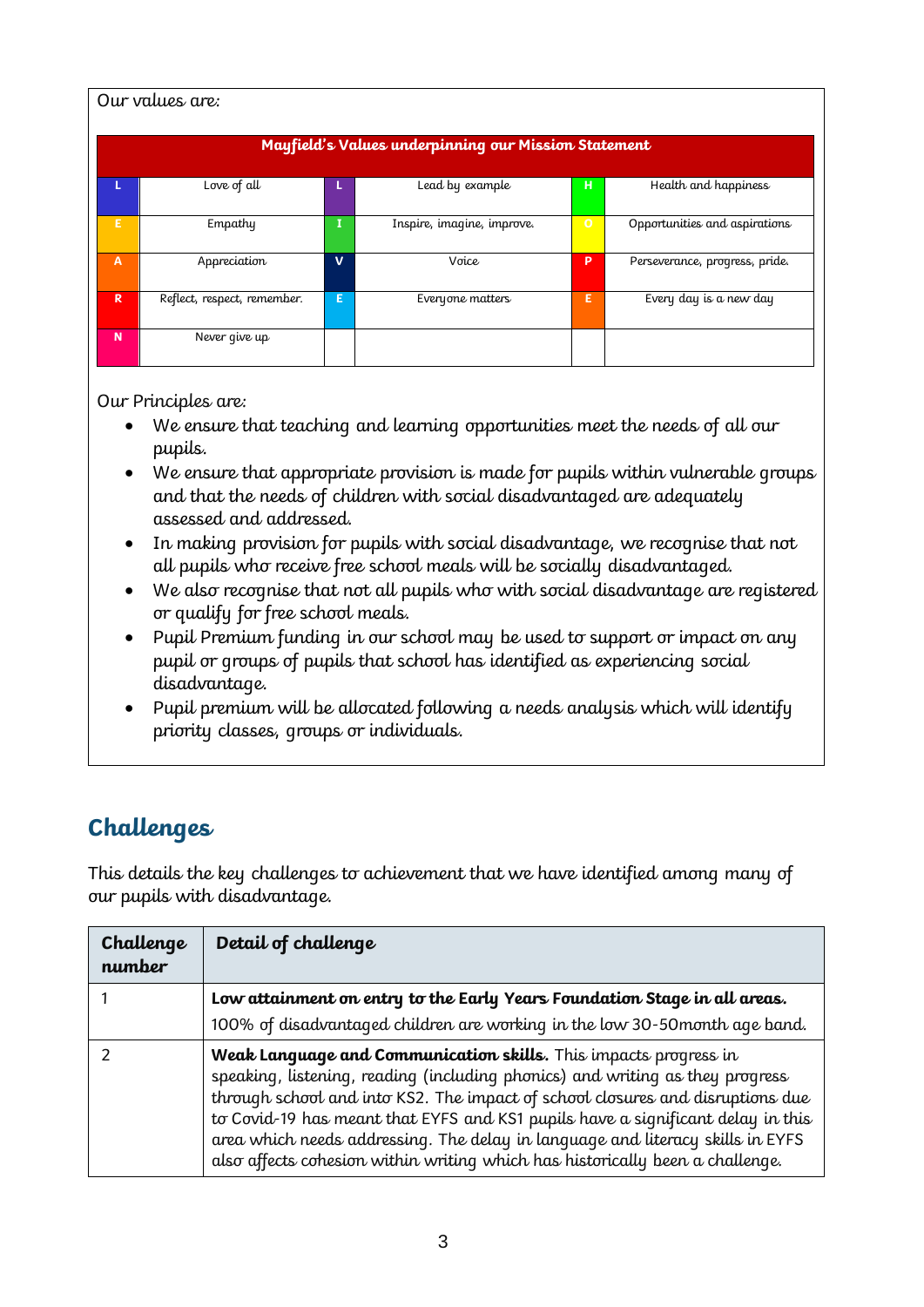|   | More frequent behaviour difficulties linked to emotional well-being. 66% of<br>exclusions were PP children.                                                                                                                                                                                                                                                                                                                                                                                           |
|---|-------------------------------------------------------------------------------------------------------------------------------------------------------------------------------------------------------------------------------------------------------------------------------------------------------------------------------------------------------------------------------------------------------------------------------------------------------------------------------------------------------|
| 4 | Attendance and Punctuality issues. Overall attendance 93%, persistence<br>absence 16-18% average. Pupil Premium children have a higher percentage of<br>unauthorised absences and punctuality record, and have a lower attendance<br>compared to Non-Pupil Premium children.                                                                                                                                                                                                                          |
| 5 | Delayed development of English and Maths skills.<br>School implemented a successful 'prioritised content' of the English and<br>maths curriculum with evidence of impact on progress. However, whilst<br>disadvantaged pupils made accelerated progress,<br>many<br>non-<br>disadvantaged pupils made greater progress. impact on academic progress<br>due to external factors means that percentages of disadvantaged pupils at<br>age related expectations remains below data for National in 2019. |
| 6 | Specific additional / special educational needs.<br>83% of EHCP children are in receipt of Pupil Premium funding.                                                                                                                                                                                                                                                                                                                                                                                     |

#### **Intended outcomes**

This section identifies the specific outcomes we are aiming for **by the end of our current strategy plan**, and how we will measure whether they have been achieved.

| Intended<br>outcome                                 | Success criteria                                                                                                                                                                                             |
|-----------------------------------------------------|--------------------------------------------------------------------------------------------------------------------------------------------------------------------------------------------------------------|
| Attainment<br>and Progress<br>in Reading            | Diminish differences so that greater numbers of pupil premium children are<br>at least meeting age-related expectations in Reading by the end of the year<br>and at least in line with national figures.     |
|                                                     | Reading progress of pupil premium children to be at least in line with<br>national average progress scores in KS2 Reading.                                                                                   |
| Attainment and<br>Progress in<br>Writing            | Diminish differences so that greater numbers of pupil premium children are<br>at least meeting age-related expectations in Writing by the end of the year<br>and at least in line with national figures.     |
|                                                     | Writing progress of pupil premium children to be at least in line with<br>national average progress scores in KS2 Writing.                                                                                   |
| Attainment and<br>Progress in<br><b>Mathematics</b> | Diminish differences so that greater numbers of pupil premium children are<br>at least meeting age-related expectations in Mathematics by the end of the<br>year and at least in line with national figures. |
|                                                     | Mathematics progress of pupil premium children to be at least in line with<br>national average progress scores in KS2 Maths.                                                                                 |
| Phonics                                             | Be at least in line with national average for children at the expected<br>standard in the Phonics Screening Check at the end of Yr1 and Yr2 Phonics<br>re-sits.                                              |
| Other                                               |                                                                                                                                                                                                              |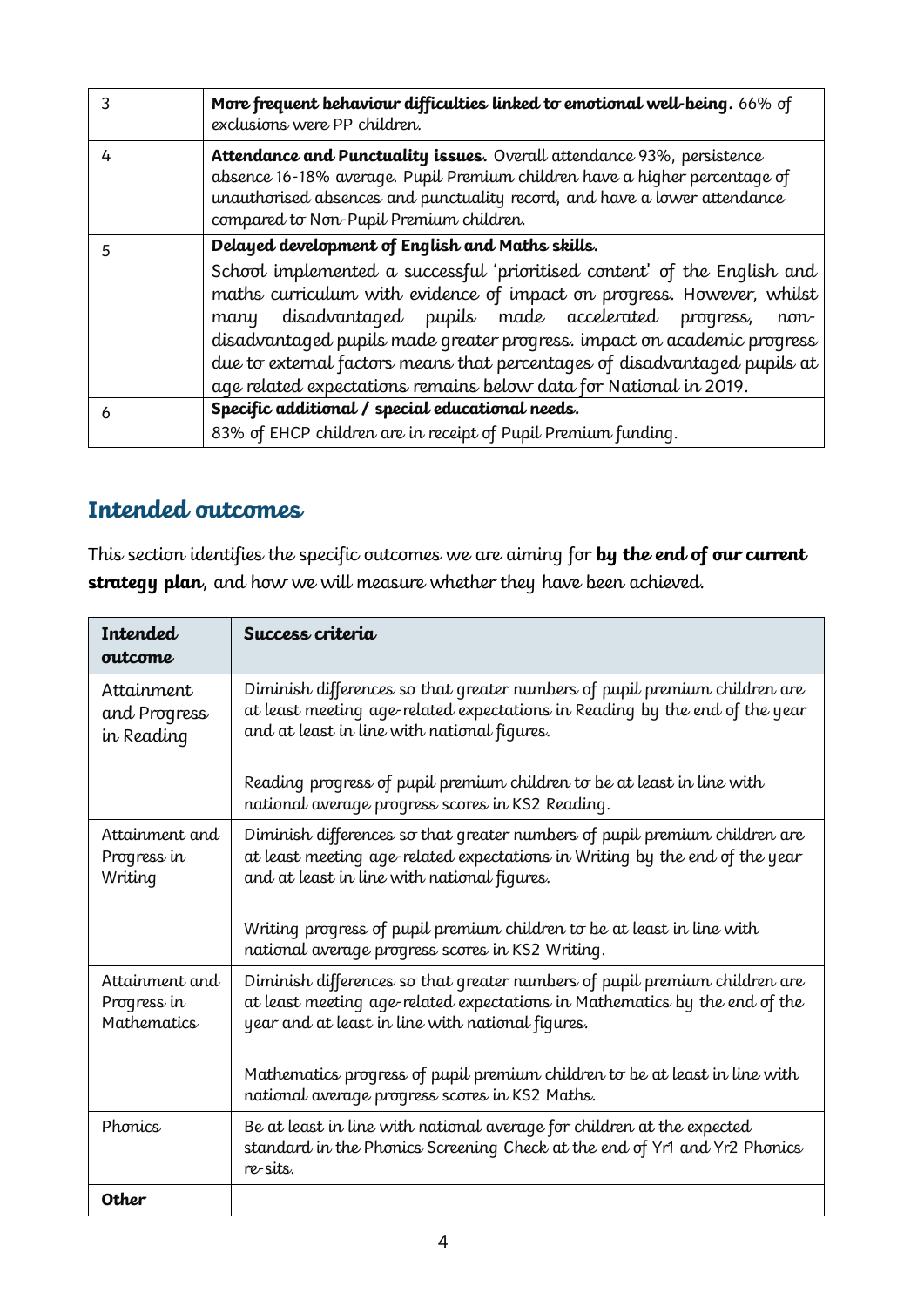| <i><u>Attendance</u></i> | Ensure attendance of pupils with disadvantage is at least in line with<br>national.                                                                                                                       |
|--------------------------|-----------------------------------------------------------------------------------------------------------------------------------------------------------------------------------------------------------|
| Behaviour                | Ensure behaviour is consistently high quality and children demonstrate                                                                                                                                    |
| Well-being               | positive attitudes to learning.                                                                                                                                                                           |
| Staff CPD                | Ensure children feel happy, safe and secure, and that children are<br>supported socially and emotionally where required.                                                                                  |
| Enrichment               | Ensure high quality CPD, based on EEF research findings and linked to<br>school improvement priorities, is having a direct impact on improving the<br>outcomes of all children, specifically PP children. |
| Curriculum               | Ensure that children experience a wide range of engaging activities within<br>school and out of school, to build interest, engage, motivate, develop<br>interests, nurture talents, etc.                  |
|                          | Ensure there is a high-quality offer for all children with high expectations<br>for all pupils.                                                                                                           |

### **Activity in this academic year**

This section details how we intend to spend our pupil premium (and recovery premium funding) **this academic year** to address the challenges listed above.

#### **Teaching (for example, CPD, recruitment and retention)**

Budgeted cost: £21,150

| Activity                                           | Evidence that supports this approach                                                                                                                                                                     | Challenge<br>number(s)<br>addressed |
|----------------------------------------------------|----------------------------------------------------------------------------------------------------------------------------------------------------------------------------------------------------------|-------------------------------------|
| Speech and Language<br>Programmes in EYFS &<br>KS1 | Weak Language and Communication skills.<br>Most pupil premium children are working a lower age<br>band and are unlikely to have the breadth of                                                           | 1, 2, 5                             |
| Neli-Training Staff to<br>deliver the programme    | vocabulary that reflects their experiences on entry to<br>Reception. In KS1 and KS2, many pupil premium<br>children are unable to use talk to connect ideas and<br>explain what is happening coherently. |                                     |
| WellCom training                                   | Higher than average numbers of pupil premium children<br>access SALT (Speech and Language Therapy) in EYFS:<br>our disadvantaged children often access and require<br>additional small group support.    |                                     |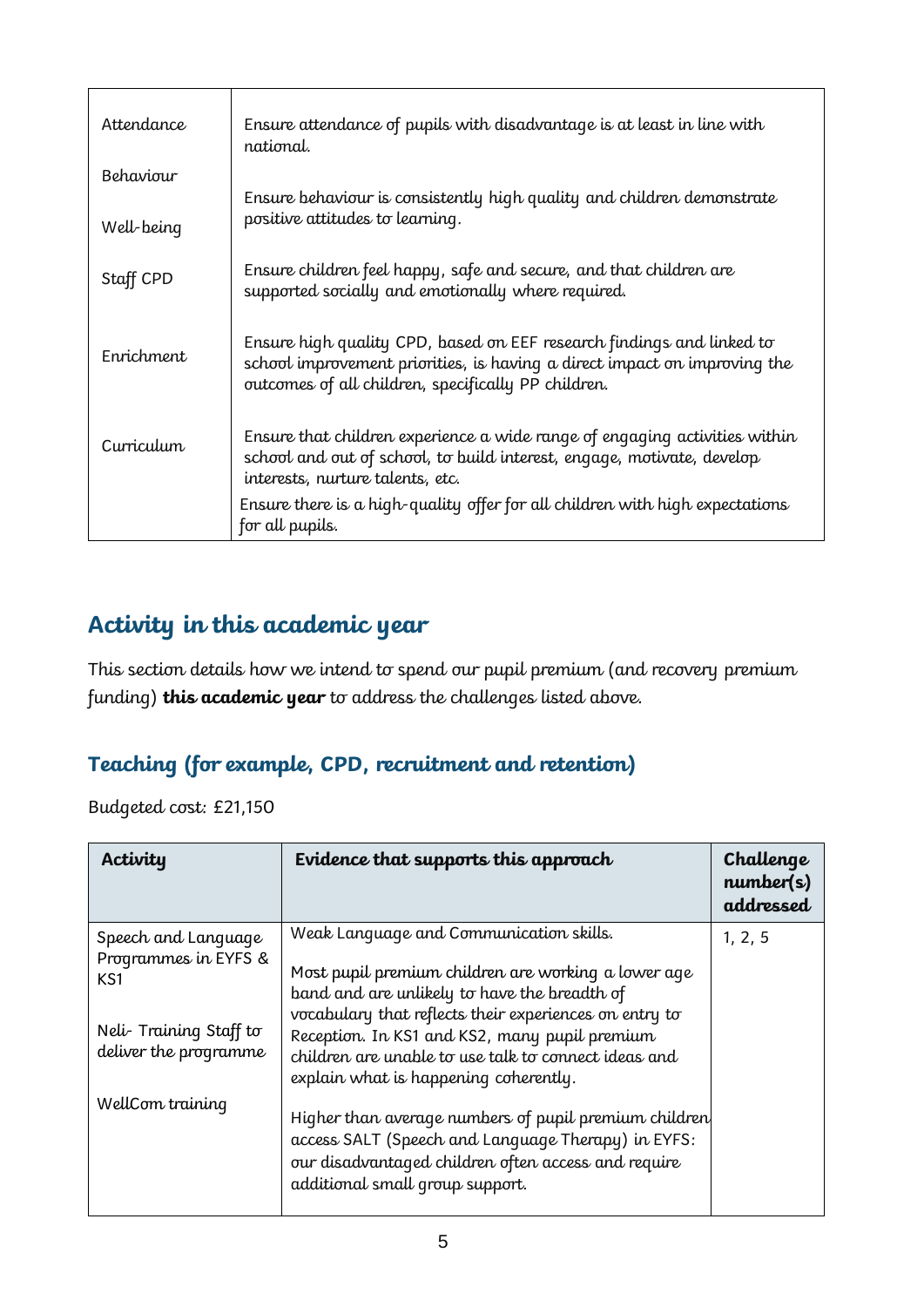|                                                                                                                                                                                                                                                                      | Oral language interventions   EEF<br>(educationendowmentfoundation.org.uk)                                                                                                                                                                                                                                                                                                                                                                                             |         |
|----------------------------------------------------------------------------------------------------------------------------------------------------------------------------------------------------------------------------------------------------------------------|------------------------------------------------------------------------------------------------------------------------------------------------------------------------------------------------------------------------------------------------------------------------------------------------------------------------------------------------------------------------------------------------------------------------------------------------------------------------|---------|
| Ensure that the Phonic<br>Scheme is monitored<br>closely and pupils<br>making below<br>expected progress are<br>identified in Pupil<br>Progress meetings.<br>Target disadvantaged<br>pupils using internal<br>data and provide<br>interventions to close<br>the gap. | Many children are entering school well below age-<br>related expectations and are showing significant<br>Speech and Language issues.<br>Phonic scores for disadvantaged children are typically<br>below average at the end of Yr1 and Yr2 re-sits.<br>Phonics   EEF<br>(educationendowmentfoundation.org.uk)                                                                                                                                                           | 1, 2, 5 |
| Monitor the Reading<br>Challenge in EYFS/<br>KS1 and ensure reqular<br>reading opportunities<br>are being seen.                                                                                                                                                      | Engagement from some parents reading at home with<br>their children remains an issue.<br>Fewer children are bringing their reading books back<br>to school on a reqular basis once they leave EYFS.<br>Continue to actively promote a love of reading ethos<br>throughout school.<br>Reading comprehension strategies   EEF<br><u>(educationendowmentfoundation.org.uk)</u><br><b>Improving Literacy in Key Stage 1   EEF</b><br>(educationendowmentfoundation.org.uk) | 1, 2, 5 |
| To analyse summative<br>assessment data and<br>identify the children<br>who require catch up,<br>training and<br>monitoring of<br>Accelerated Reader.                                                                                                                | Reading stamina and engagement with reading<br>needs embedding. Children need to develop their<br>independence and understanding of longer texts in<br>order for them to develop higher order skills of<br>comprehension.                                                                                                                                                                                                                                              | 2, 5    |
| Staff CPD                                                                                                                                                                                                                                                            | High quality staff CPD is essential to follow EEF<br>principles. This is followed up during Staff meetings,<br>Twilight sessions and INSET days, where appropriate.                                                                                                                                                                                                                                                                                                    | 1, 2, 5 |

### **Targeted academic support (for example, tutoring, one-to-one support structured interventions)**

Budgeted cost: £91,400

| Activity | Evidence that supports this approach | Challenge<br>number(s)<br>addressed |
|----------|--------------------------------------|-------------------------------------|
|----------|--------------------------------------|-------------------------------------|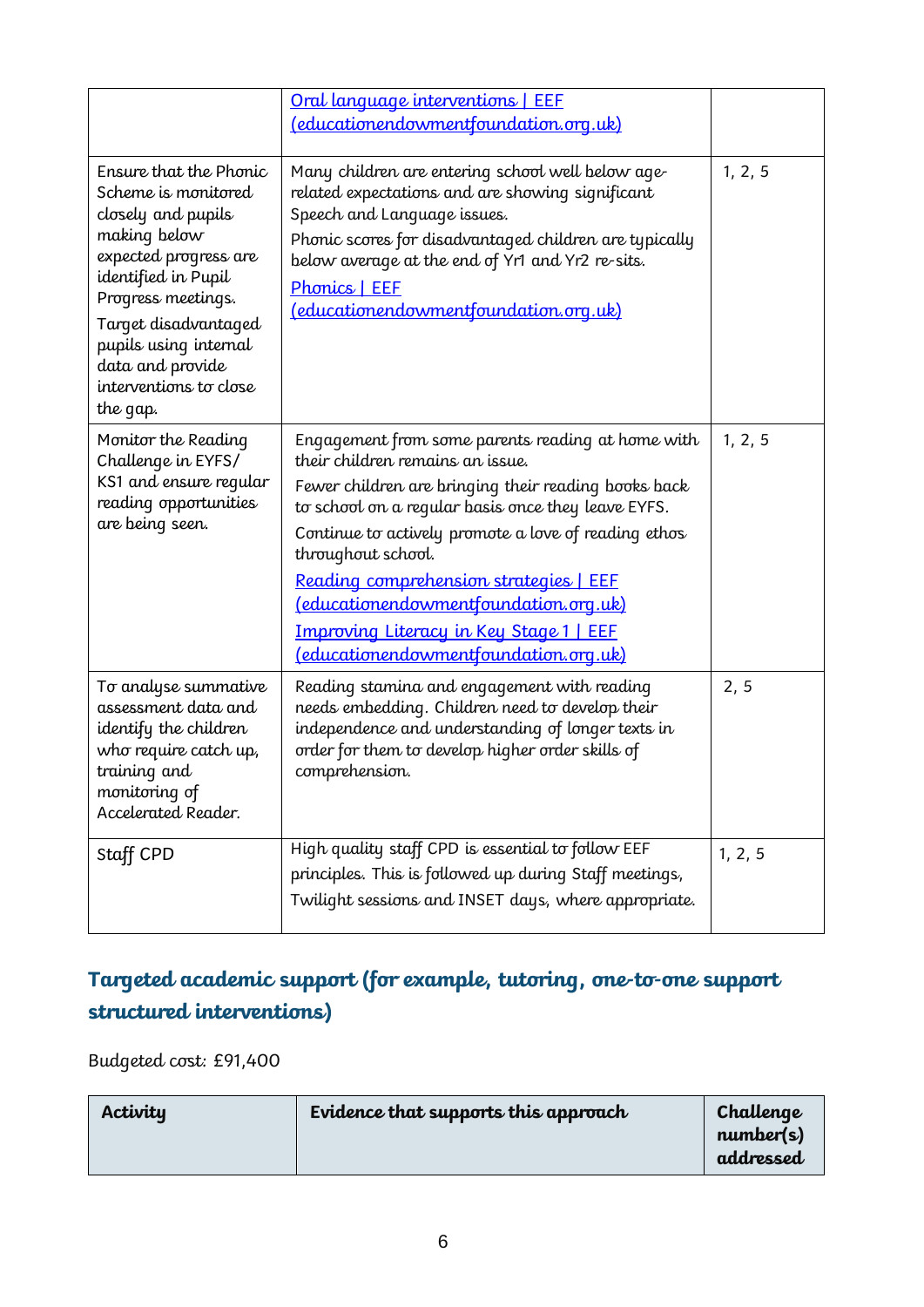| EYFS and Key Stage One<br><b>Teaching Assistants</b><br>(Focussed intervention<br>role)                                                                                                                                                                                           | On entry to Reception, most children have low<br>Language and Communication skills - 100% of<br>disadvantaged children are working in the low 30-<br>50 month age band with 40% of disadvantaged<br>children working significantly below in 16-26/22-<br>36 month age band. Due to poor socio-economic<br>circumstances, many children do not have the<br>breadth of vocabulary, knowledge and skills<br>required to meet age-related expectations by the<br>end of Reception.<br>Many children are working below the correct age<br>band on entry to Reception, despite making<br>accelerated progress in Nursery, and do not meet<br>the required end of year ELG's.<br><b>Teaching Assistant Interventions   EEF</b><br><u>(educationendowmentfoundation.org.uk)</u> | 1, 2, 5 |
|-----------------------------------------------------------------------------------------------------------------------------------------------------------------------------------------------------------------------------------------------------------------------------------|-------------------------------------------------------------------------------------------------------------------------------------------------------------------------------------------------------------------------------------------------------------------------------------------------------------------------------------------------------------------------------------------------------------------------------------------------------------------------------------------------------------------------------------------------------------------------------------------------------------------------------------------------------------------------------------------------------------------------------------------------------------------------|---------|
| Key Stage Two<br><b>Teaching Assistants</b><br>(Focussed intervention<br>role)                                                                                                                                                                                                    | Attainment across all key stages for reading has<br>been below National Average for a number of years.<br>The attainment measure at KS1 (percentage of<br>children achieving at least the expected standard in<br>Reading, Writing & Maths) could indicate that<br>COVID-related disruption has had a considerable<br>impact on outcomes, especially in 2021. Only 38%<br>of pupils achieved the combined standard this year,<br>compared to 44% of the school's KS1 cohort in<br>2019. This has a direct impact on outcomes in KS2<br>where there needs to be accelerated progress made<br>in order for the children to be ARE by the end of<br>Yr6.<br>Teaching Assistant Interventions   EEF<br><u>(educationendowmentfoundation.org.uk)</u>                         | 1, 2, 5 |
| Mastery Maths Lead will<br>ensure high quality<br>professional<br>development supports<br>colleagues in improving<br>mathematical outcomes<br>Will provide additional<br>educational support that<br>will raise the standard of<br>achievement of target<br>groups across school. | Pupils need to develop their deep, long-term<br>memory of maths, to explore a range of techniques<br>that will develop their thinking and move them on<br>with their learning. The attainment of PP children<br>in maths has been below average and the % of PP<br>children achieving ARE is lower compared to Non-<br>PP children.<br>Mastery learning   EEF<br>(educationendowmentfoundation.org.uk)<br>Maths_guidance_KS_1_and_2.pdf (publish-<br>ing.service.gov.uk)<br><b>Improving Mathematics in Key Stages 2 and 3</b>                                                                                                                                                                                                                                          | 1, 2, 5 |
|                                                                                                                                                                                                                                                                                   |                                                                                                                                                                                                                                                                                                                                                                                                                                                                                                                                                                                                                                                                                                                                                                         |         |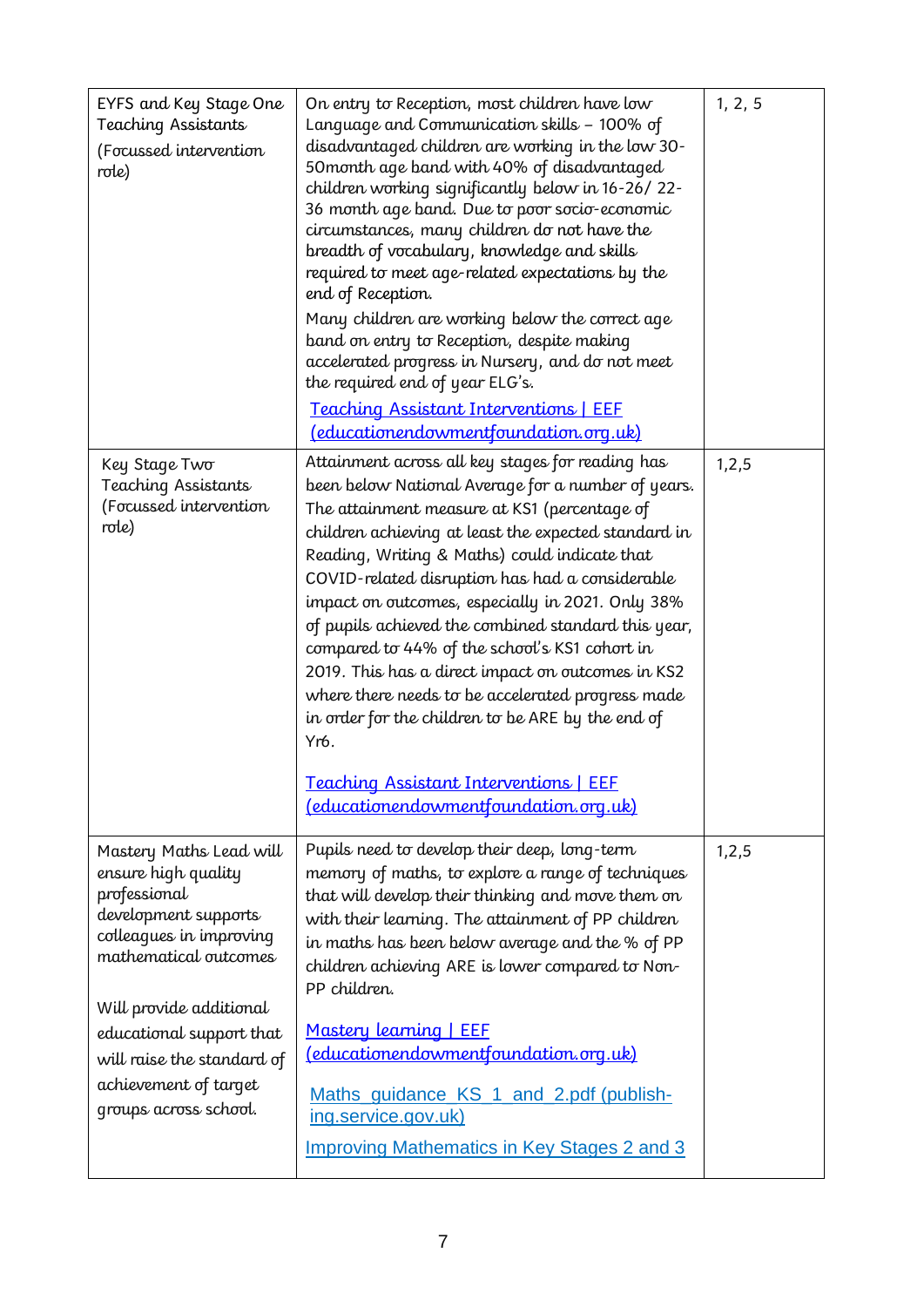# **Wider strategies (for example, related to attendance, behaviour, wellbeing)**

Budgeted cost: £31,100

| Activity                                                                                                                                                                 | Evidence that supports this approach                                                                                                                                                                                                                                                                                                                                                                                                                                                      | Challenge<br>number(s)<br>addressed |
|--------------------------------------------------------------------------------------------------------------------------------------------------------------------------|-------------------------------------------------------------------------------------------------------------------------------------------------------------------------------------------------------------------------------------------------------------------------------------------------------------------------------------------------------------------------------------------------------------------------------------------------------------------------------------------|-------------------------------------|
| Incredible<br>Years Child<br>Training<br>(Dinosaur<br>School)                                                                                                            | Many children are lacking self-requlation and problem<br>solving skills when it comes to dealing with their emotions.<br><b>STARS: Incredible Years Teacher Classroom</b><br>Management   EEF<br>(educationendowmentfoundation.org.uk)                                                                                                                                                                                                                                                    | 3                                   |
| Pastoral<br>Support<br>Assistant                                                                                                                                         | With the additional increase in external agency involvement<br>due to Covid-19, it is essential that we know our children and<br>can spot triggers which will affect learning. Behaviour<br>challenges are meaning PP pupils are more likely to see their<br>academic progress impacted without targeted intervention.<br>EEF_Social_and_Emotional_Learning.pdf(educationendo<br>wmentfoundation.org.uk)<br>Behaviour interventions   EEF<br><u>(educationendowmentfoundation.org.uk)</u> | 3, 4                                |
| Attendance<br>officer                                                                                                                                                    | Attendance and Punctuality issues. Attendance figures are<br>currently good for Pupil Premium pupils and we would like to<br>maintain this. A higher percentage of PP pupils are late to<br>school than non-Pupil Premium pupils.<br><b>Improving School Attendance</b>                                                                                                                                                                                                                   |                                     |
| Enrichment<br>Each class<br>experiences an<br>'enrichment'<br>activity<br>annually<br>between them<br>and their<br>partner class<br>to stimulate<br>further<br>learning. | Promote community cohesion and develop tolerance of those<br>from different faiths and beliefs. Children from each school<br>build positive relations, friendships and a growing<br>understanding and respect of those from different<br>communities.<br>Broaden life experiences, language and opportunities.<br>Raise expectations and aspirations.<br>Aspiration interventions   EEF<br>(educationendowmentfoundation.org.uk)                                                          | 1, 2, 3, 4, 5                       |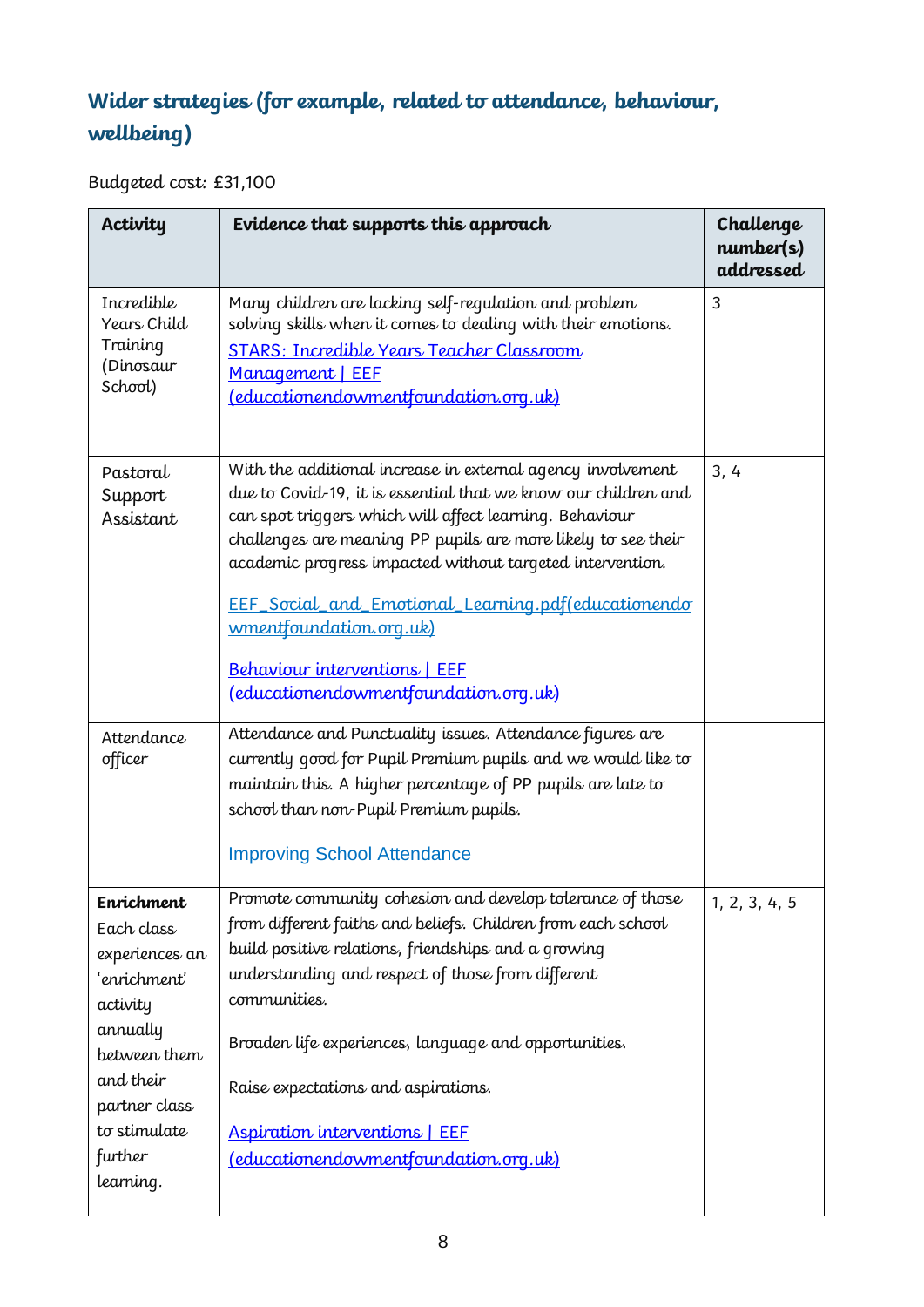| Activities<br>include sport,<br>art, drama<br>and outdoor<br>education.             | Arts participation   EEF<br>(educationendowmentfoundation.org.uk) |  |
|-------------------------------------------------------------------------------------|-------------------------------------------------------------------|--|
| Subsidise<br>trips and<br>visits for<br>those in<br>receipt of<br>Pupil<br>Premium. |                                                                   |  |

# **Total budgeted cost: £143,650**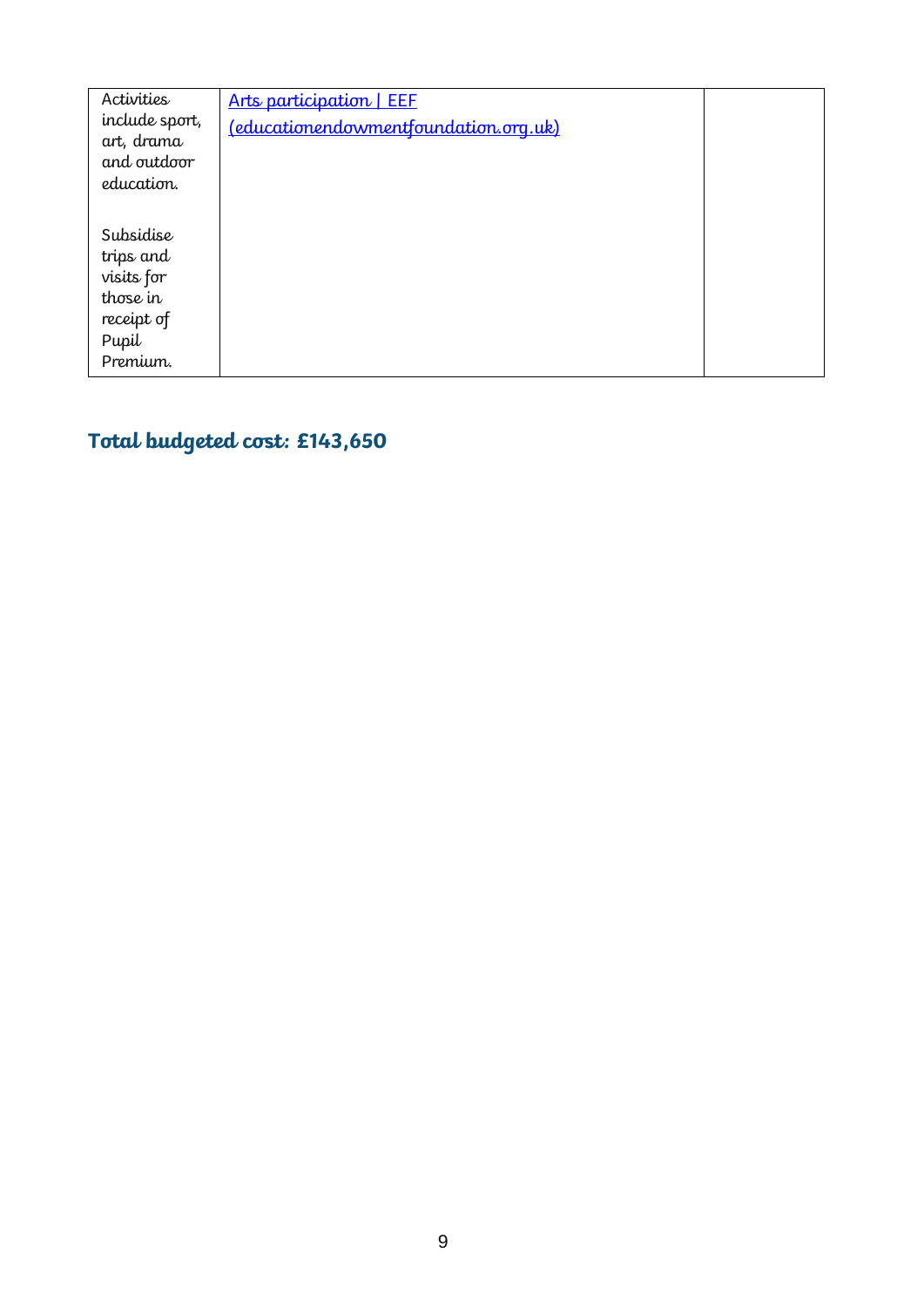# **Part B: Review of outcomes in the previous academic year**

#### **Pupil premium strategy outcomes**

This details the impact that our pupil premium activity had on pupils in the 2020 to 2021 academic year.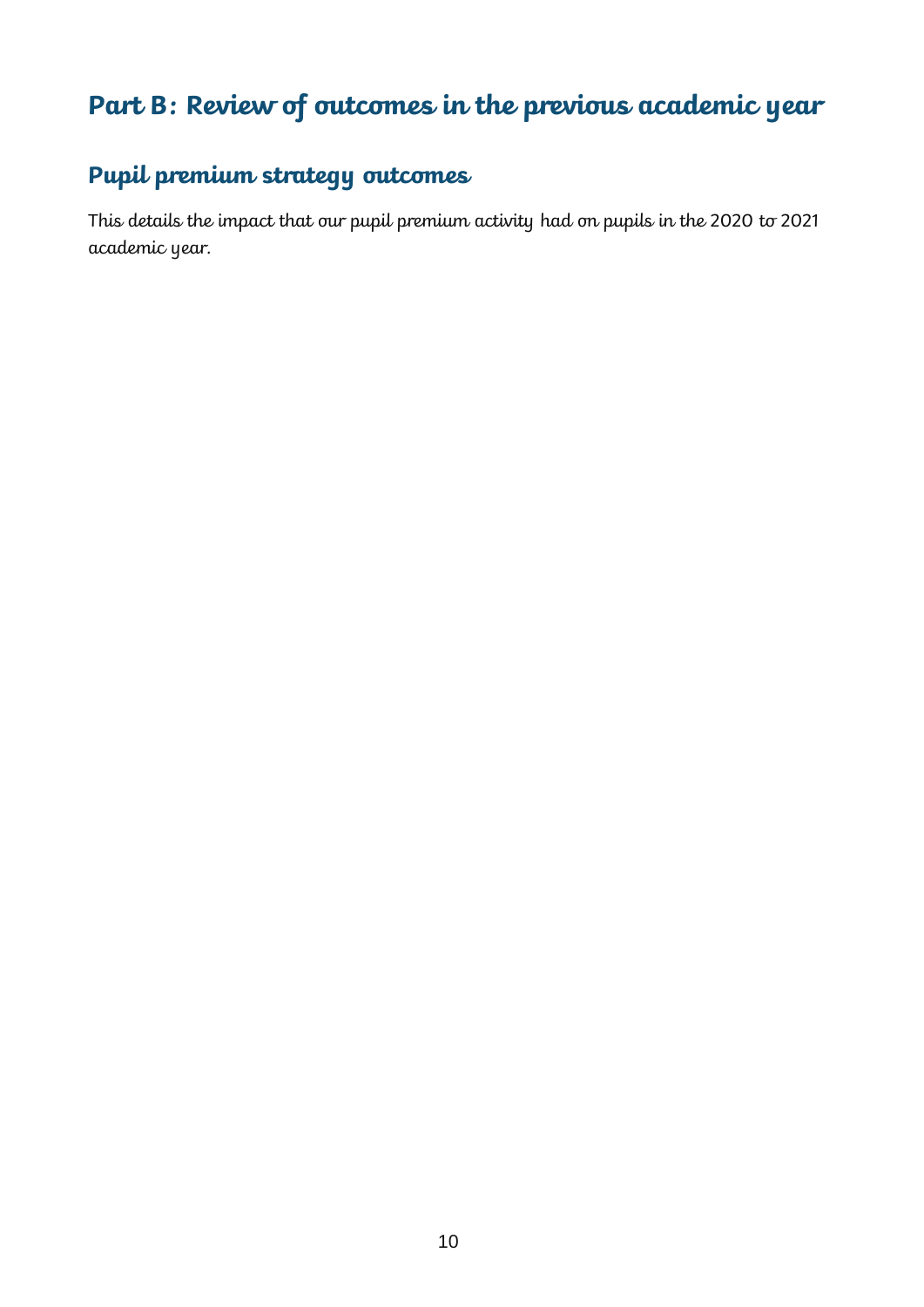|                                                                                           | Section G: Evaluation of Impact of Pupil Premium Strategies (This Year 2020/2021)                                                                                                                                                                                                                                                                                                                                                                                                                                                                                                                                                      |                                                                                                                                                                                                                                                                          |
|-------------------------------------------------------------------------------------------|----------------------------------------------------------------------------------------------------------------------------------------------------------------------------------------------------------------------------------------------------------------------------------------------------------------------------------------------------------------------------------------------------------------------------------------------------------------------------------------------------------------------------------------------------------------------------------------------------------------------------------------|--------------------------------------------------------------------------------------------------------------------------------------------------------------------------------------------------------------------------------------------------------------------------|
| <b>Strategy</b>                                                                           | Evaluation                                                                                                                                                                                                                                                                                                                                                                                                                                                                                                                                                                                                                             | Learning/Embedding                                                                                                                                                                                                                                                       |
| Well-being<br>To ensure<br>well-being<br>and mental<br>health issues<br>are<br>addressed. | Support was put in place for children who required additional pastoral support. The school used<br>outside agencies for advice to develop skills and support where required. The role of the TA<br>changed where needed to adopt a more pastoral role.<br>Referrals to externals agencies increased by 50% between the spring and summer term<br>Early help involvement rose by 50%<br>Mentoring and Pastoral support increased quite dramatically, going from 11 individuals/<br>families needing support in the Autumn term to 37 individuals/ families in Spring and Sum-<br>mer<br>Parents' and Carers' Safeguarding Questionnaire | Continue into the new<br>academic year, embed<br>and strengthen<br>structures already in<br>place.<br>Continue to recognise<br>challenges and offer<br>support to our children<br>in order to aid their<br>mental health and<br>well-being - assessing                   |
|                                                                                           | 120%<br>100%<br>80%<br>60%<br>40%<br>20%<br>0%<br>Our school is a We have a caring My child is well Children's views<br>My child enjoys<br>looked after at are listened to.<br>safe environment and suportive<br>coming to<br>Mayfield<br>ethos<br>Mayfield<br>$\blacksquare$ Agree $\blacksquare$ Disagree $\blacksquare$ Not sure                                                                                                                                                                                                                                                                                                    | the impact of Covid-19<br>and other factors.<br>Continue to be a safe,<br>trusted source for our<br>parents and their<br>children, ensuring they<br>can disclose their<br>issues and support<br>them to overcome the<br>barriers to parenting,<br>by signposting them to |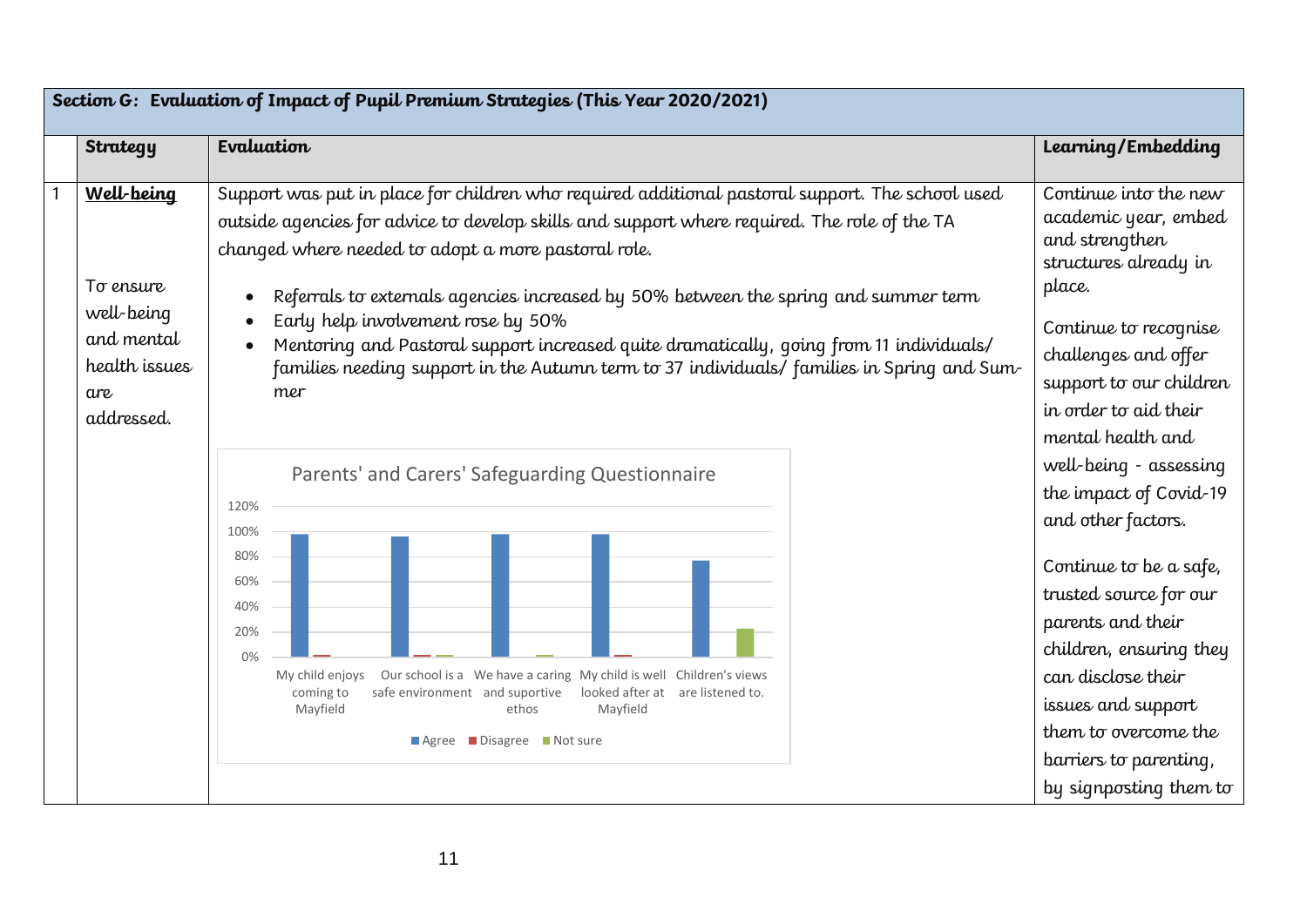|                |                  |                                                                                                  | external agencies as     |
|----------------|------------------|--------------------------------------------------------------------------------------------------|--------------------------|
|                |                  |                                                                                                  | the figures show. Early  |
|                |                  |                                                                                                  | Help and Healthy         |
|                |                  |                                                                                                  | Young Minds allow        |
|                |                  |                                                                                                  | parents to begin to      |
|                |                  |                                                                                                  | unpick issues and work   |
|                |                  |                                                                                                  | with professionals.      |
|                |                  |                                                                                                  |                          |
| $\overline{2}$ | <b>Behaviour</b> | Support was put in place for children who required additional behaviour support. The school used | Continue into 2021-      |
|                | and attitudes    | outside agencies for advice to develop skills and support where required.                        | 2022 as part of the      |
|                | to learning      |                                                                                                  | SDP.                     |
|                |                  | Work around resilience and attitudes to learning showed positive results. In the Autumn term 3   |                          |
|                | To ensure        | children were on a behaviour support plan and this reduced to 1 child by the summer term.        | Ensure all new staff are |
|                | excellent        |                                                                                                  | trained in the use of    |
|                | behaviour.       | We have worked alongside the police to ensure that our children are in school and they and the   | CPOMs and receive        |
|                |                  | staff are safe whilst in attendance.                                                             | relevant and necessary   |
|                | To ensure        | The school appointed a new Pastoral Support worker in July, to start in September 2021, with the | training / support.      |
|                | excellent        |                                                                                                  |                          |
|                | attitudes to     | focus on attendance.                                                                             | After school clubs to    |
|                | learning.        | School completed an annual survey of pupil's views about being in school.                        | promote mindfulness      |
|                |                  |                                                                                                  | and resilience to        |
|                | To ensure        |                                                                                                  | commence in the          |
|                | attendance is    |                                                                                                  | Autumn term.             |
|                | as good as it    |                                                                                                  |                          |
|                | can be, and      |                                                                                                  | Further work with        |
|                | remote           |                                                                                                  | targeted children        |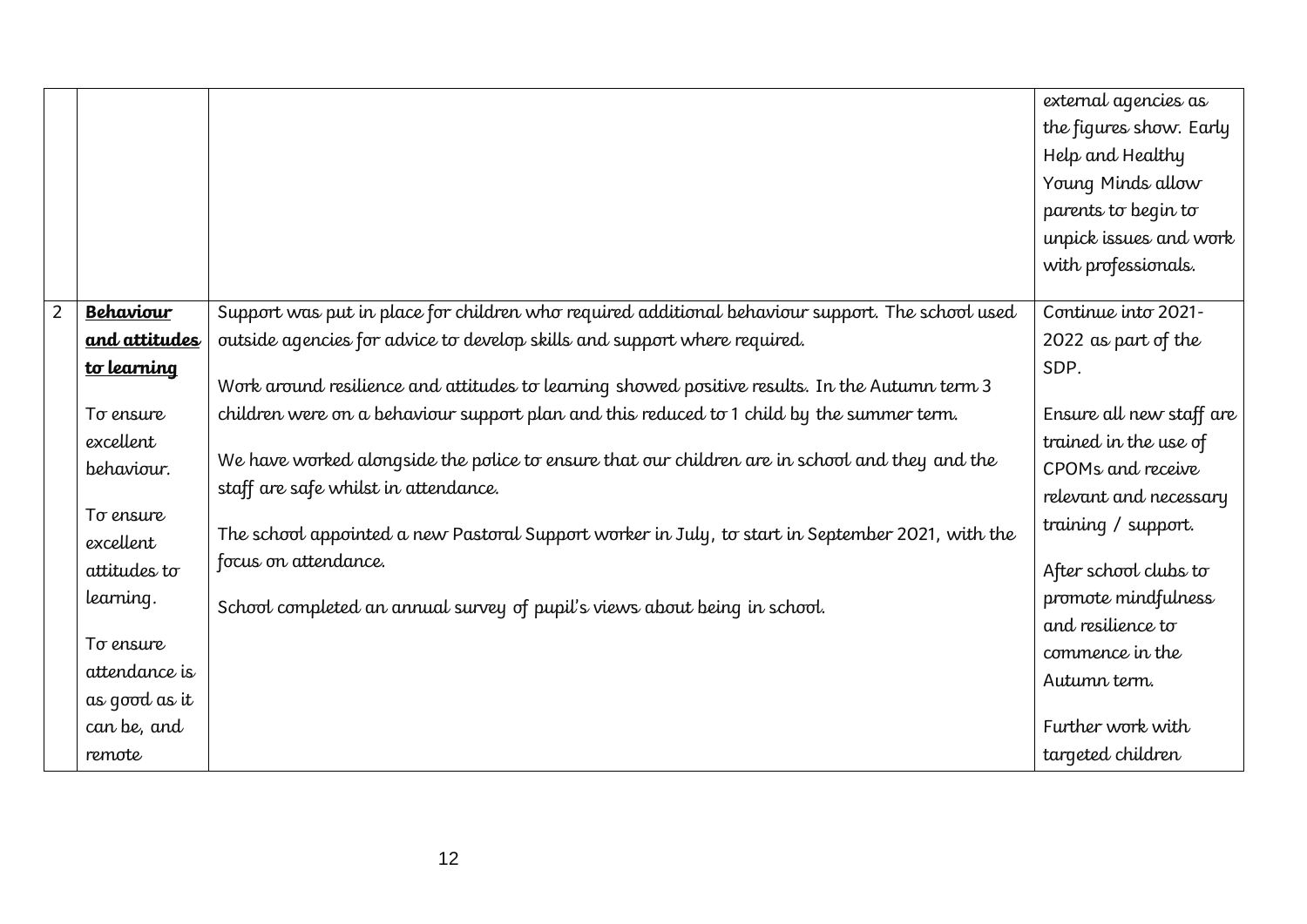|   | provision is                                                                        | Parents' and Carers' Safeguarding Questionnaire                                                                                                                                                                                                                                                                                                                                                                                                                                                                                                                                                                                                               | around bullying,                                                                                           |
|---|-------------------------------------------------------------------------------------|---------------------------------------------------------------------------------------------------------------------------------------------------------------------------------------------------------------------------------------------------------------------------------------------------------------------------------------------------------------------------------------------------------------------------------------------------------------------------------------------------------------------------------------------------------------------------------------------------------------------------------------------------------------|------------------------------------------------------------------------------------------------------------|
|   | adequate.                                                                           | 120%                                                                                                                                                                                                                                                                                                                                                                                                                                                                                                                                                                                                                                                          | racism and prejudice.                                                                                      |
|   |                                                                                     | 100%<br>80%<br>60%<br>40%<br>20%<br>0%<br>Staff encourage<br>Behaviour is<br>The staff know<br>Mayfield<br>Children are<br>We deal<br>my child well<br>my child to do children develop<br>high quality<br>effectictively<br>given<br>their best<br>good morals and responsibilities<br>with bullying,<br>racism and<br>values<br>predjudice<br>Agree Disagree Not sure                                                                                                                                                                                                                                                                                        | Further work within the<br>local community<br>including PCSOs to<br>break down barriers<br>and prejudices. |
| 3 | Catch Up                                                                            | English and Maths leads worked on creating a 'catch-up' plan for each year group to ensure that                                                                                                                                                                                                                                                                                                                                                                                                                                                                                                                                                               |                                                                                                            |
|   | Filling the<br>essential<br>gaps from<br>last term<br>and<br>providing<br>Essential | any gaps from the previous year were covered. The current year's curriculum was streamlined with<br>the essential and core content covered in each subject. There was an emphasis on precision<br>teaching to ensure rapid progress was made. Catch-up plans have evolved each term to meet the<br>needs of the children and as new priorities emerge.<br>The work on quality first teaching within the Pupil Premium Strategy for 2020-21 has impacted on<br>outcomes for pupil premium children over the last few years. Some attainment recovery is evident,<br>despite disruption. The ambitious curriculum along with other CPD has started to impact on |                                                                                                            |
|   | knowledge<br>and skills for<br>the new year                                         | outcomes for these pupils.                                                                                                                                                                                                                                                                                                                                                                                                                                                                                                                                                                                                                                    |                                                                                                            |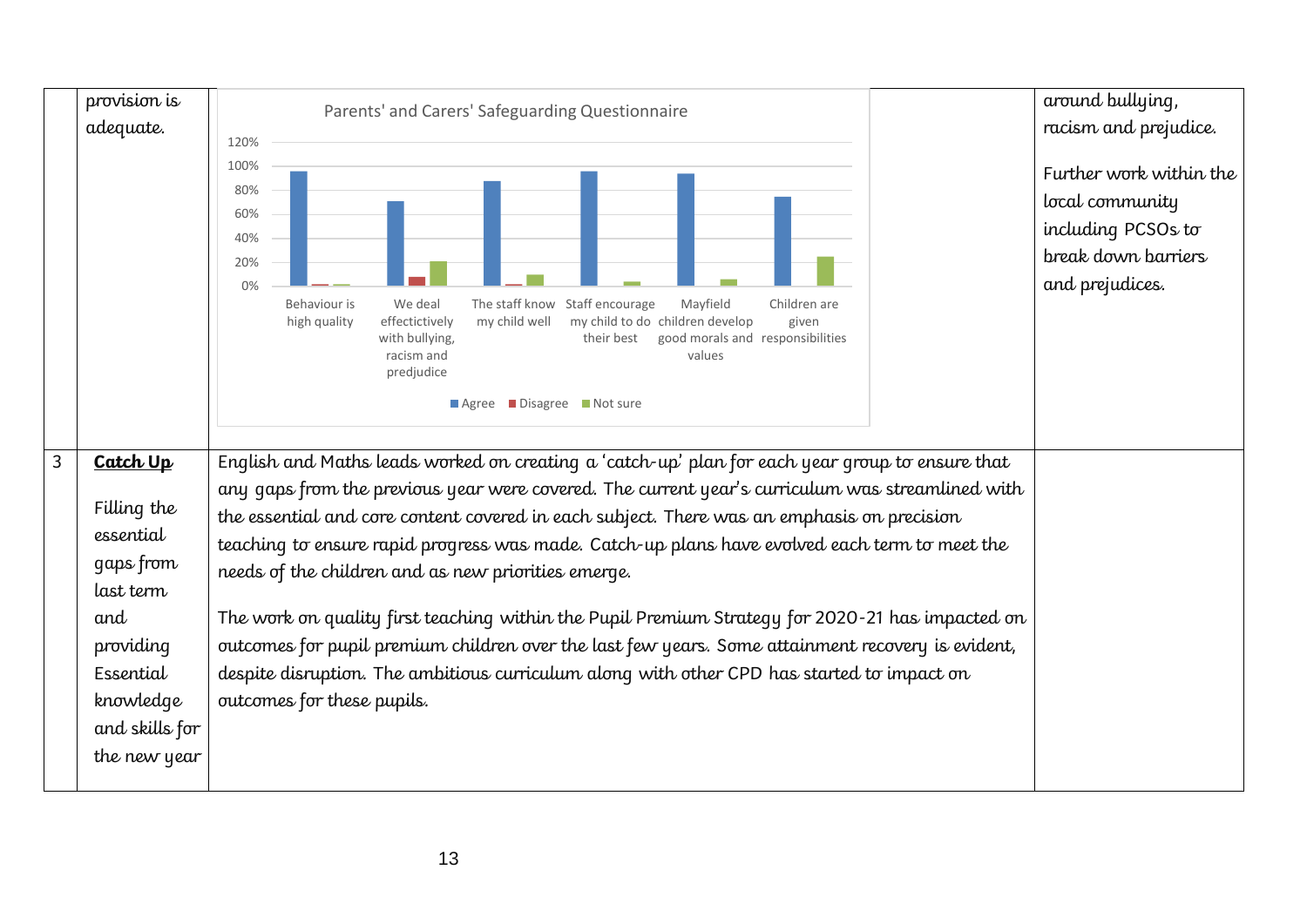| To ensure                                                                                                                                                                                                                  |                                  |                                                                                        |                                                                                                                                                                                                                                                                                                                                                                                                                                                                                                                                                                                                                                                                                                                                                                                                                                                                                                                                                                                                                                                                                                                                                                                                                                                                                           |                                                                                                                                                                                                                                                                                                                                                                                                                                                                                                                                                                                                                                                                                                                                                                                                                                                                                                                                                                                                                                                                                                                                                                                                                                                                                                                                                                                                                                                                                                                                                                                                                                           | Embed into 2021-2022                                                                                                                                                                                                                                                                                                                                                      |
|----------------------------------------------------------------------------------------------------------------------------------------------------------------------------------------------------------------------------|----------------------------------|----------------------------------------------------------------------------------------|-------------------------------------------------------------------------------------------------------------------------------------------------------------------------------------------------------------------------------------------------------------------------------------------------------------------------------------------------------------------------------------------------------------------------------------------------------------------------------------------------------------------------------------------------------------------------------------------------------------------------------------------------------------------------------------------------------------------------------------------------------------------------------------------------------------------------------------------------------------------------------------------------------------------------------------------------------------------------------------------------------------------------------------------------------------------------------------------------------------------------------------------------------------------------------------------------------------------------------------------------------------------------------------------|-------------------------------------------------------------------------------------------------------------------------------------------------------------------------------------------------------------------------------------------------------------------------------------------------------------------------------------------------------------------------------------------------------------------------------------------------------------------------------------------------------------------------------------------------------------------------------------------------------------------------------------------------------------------------------------------------------------------------------------------------------------------------------------------------------------------------------------------------------------------------------------------------------------------------------------------------------------------------------------------------------------------------------------------------------------------------------------------------------------------------------------------------------------------------------------------------------------------------------------------------------------------------------------------------------------------------------------------------------------------------------------------------------------------------------------------------------------------------------------------------------------------------------------------------------------------------------------------------------------------------------------------|---------------------------------------------------------------------------------------------------------------------------------------------------------------------------------------------------------------------------------------------------------------------------------------------------------------------------------------------------------------------------|
| children cover                                                                                                                                                                                                             |                                  |                                                                                        | Objectives not secure                                                                                                                                                                                                                                                                                                                                                                                                                                                                                                                                                                                                                                                                                                                                                                                                                                                                                                                                                                                                                                                                                                                                                                                                                                                                     |                                                                                                                                                                                                                                                                                                                                                                                                                                                                                                                                                                                                                                                                                                                                                                                                                                                                                                                                                                                                                                                                                                                                                                                                                                                                                                                                                                                                                                                                                                                                                                                                                                           | school year.                                                                                                                                                                                                                                                                                                                                                              |
| the essential<br>Reading,<br>Writing and<br>Maths<br>knowledge<br>and skills<br>from the<br>summer term,<br>by way of<br>'catch-up', to<br>ensure they<br>begin their<br>next year<br>group at or<br>above age-<br>related | <b>READING</b><br><b>WRITING</b> | <b>YEAR5</b><br><b>Word Reading</b><br>Comprehension<br>Spelling<br><b>Handwritins</b> | Year 5 English Coverage 2020-2021<br>PREVIOUS YR REVIEW<br>Apply their growing knowledge of root words, prefixes and suffixes (etymology and<br>morphology) both to read aloud and to understand the meaning of new words they meet.<br>nd land where these occur in the wo<br>Identifying themes and conventions in a wide range of books.<br>Read aloud and perform showing understanding through intonation, tone, volume and<br>action.<br>Asking questions to improve their understanding of a text.<br>Drawing inferences such as inferring characters' feelings, thoughts and motives from their<br>actions, and justifying inferences with evidence<br>Identifying main ideas drawn from more than one paragraph and summarising these.<br>Identifying how language, structure, and presentation contribute to meaning.<br>Discussing words and phrases that capture the reader's interest and imagination.<br>Identifying main ideas drawn from more than one paragraph and summarising these.<br>Use further prefixes and suffixes and understand how to add them.<br>Spell further homophones<br>Use the first two or three letters of a word to check its spelling in a dictionary.<br>Use the diagonal and horizontal strokes that are needed to join letters and understand | <b>CURRENT YEAR CONTENT</b><br>Apply their growing knowledge of root words, prefixes and suffixes (morphology and<br>etymology).<br>Identifying and discussing themes and conventions in and across a wide range of writing<br>Making comparisons within and across books.<br>Checking that the book makes sense to them, discussing their understanding and exploring<br>the meaning of words in context.<br>Asking questions to improve their understanding<br>Drawing inferences such as inferring characters' feelings, thoughts and motives from their<br>actions, and justifying inferences with evidence.<br>Predicting what might happen from details stated and implied.<br>Summarising the main ideas drawn from more than one paragraph, identifying key details<br>that support the main ideas.<br>Identifying how language, structure and presentation contribute to meaning.<br>Discuss and evaluate how authors use language, including figurative language, considering<br>the impact on the reader.<br>Distinguish between statements of fact and opinion.<br>Provide reasoned justifications for their views<br>Use further prefixes and suffixes and understand the guidance for adding them.<br>Spell some words with 'silent' letters.<br>Continue to distinguish between homophones and other words which are often confused.<br>Use knowledge of morphology and etymology in spelling and understand that the spelling of<br>some words needs to be learnt specifically.<br>Use dictionaries to check the spelling and meaning of words.<br>Use a thesaurus.<br>Write legibly, fluently and with increasing speed. | Continuous<br>professional<br>development, together<br>with the right resources<br>will enable teachers<br>and support staff to<br>continue to develop the<br>necessary skills<br>knowledge and<br>understanding to meet<br>the needs of all pupils<br>more effectively,<br>leading to more pupils<br>achieving the expected<br>standard or higher in<br>each year group. |
| expectations.<br>Narrow the<br>qap further in<br>pupil<br>attainment in<br>reading,<br>phonics,                                                                                                                            |                                  | Composition                                                                            | which letters, when adjacent to one another, are best left uniqined<br>Discussing writing similar to that which they are planning to write in order to understand<br>and learn from its structure, vocabulary and grammar<br>continues to be an area for development, particularly GDS for pupil premium pupils.                                                                                                                                                                                                                                                                                                                                                                                                                                                                                                                                                                                                                                                                                                                                                                                                                                                                                                                                                                          | Identifying the audience for and purpose of the writing, selecting the appropriate form and<br>using other similar writing as models for their own.<br>Particularly at the end of KS2, we have seen good progress in writing, as evidenced in books.<br>However, we continue to have a wide gap between our attainment in reading and writing, which<br>is greater for pupil premium children than their non-disadvantaged peers. As a result, writing                                                                                                                                                                                                                                                                                                                                                                                                                                                                                                                                                                                                                                                                                                                                                                                                                                                                                                                                                                                                                                                                                                                                                                                    |                                                                                                                                                                                                                                                                                                                                                                           |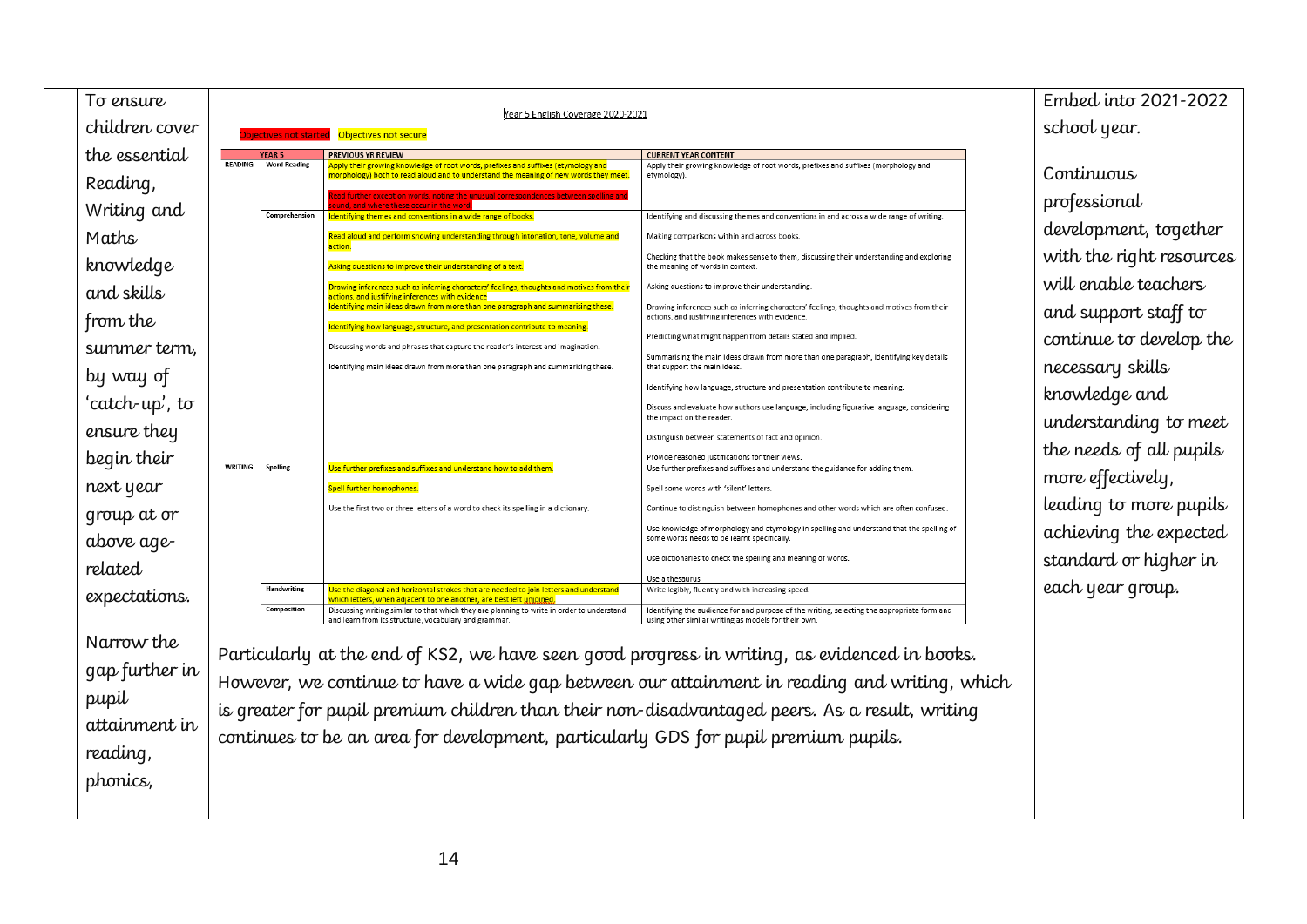| grammar &                                  | Reading Attainment Data 2021      |                   |                |                         |                 |                  |  |
|--------------------------------------------|-----------------------------------|-------------------|----------------|-------------------------|-----------------|------------------|--|
| punctuation,<br>writing and<br>maths where |                                   | <b>March 2020</b> | Autumn<br>2020 | <b>December</b><br>2020 | <b>May 2021</b> | <b>July 2021</b> |  |
| it is lower.                               | Y2 All pupils                     | 59%               | 27%            | 55%                     | 41%             | 50%              |  |
|                                            | Disadvantaged                     | 60%               | 30%            | 50%                     | 33%             | 44%              |  |
|                                            | $\mathsf{Non}$<br>Disadvantaged   | 58%               | 26%            | 58%                     | 44%             | 52%              |  |
|                                            |                                   | <b>March 2020</b> | Autumn<br>2020 | <b>December</b><br>2020 | <b>May 2021</b> | <b>July 2021</b> |  |
|                                            | Y6 All pupils                     | 55%               | 29%            | 51%                     | 53%             | 59%              |  |
|                                            | Disadvantaged                     | 27%               | 7%             | 20%                     | 20%             | 33%              |  |
|                                            | $\mathsf{Non}$<br>Disadvantaged   | 81%               | 50%            | 81%                     | 83%             | 83%              |  |
|                                            | <b>Reading Progress Data 2021</b> | <b>March 2020</b> | Autumn 2020    | December 2020           | <b>May 2021</b> | <b>July 2021</b> |  |
|                                            |                                   |                   | (2 points)     | (4 points)              | (6 points)      | (8 points)       |  |
|                                            | Y2 All pupils                     | $\sim$ $\sim$     | 2.9            | 5.0                     | 7.6             | 9.4              |  |
|                                            | Disadvantaged                     | $\sim$ $\sim$     | 3.1            | 5.0                     | 7.4             | 8.9              |  |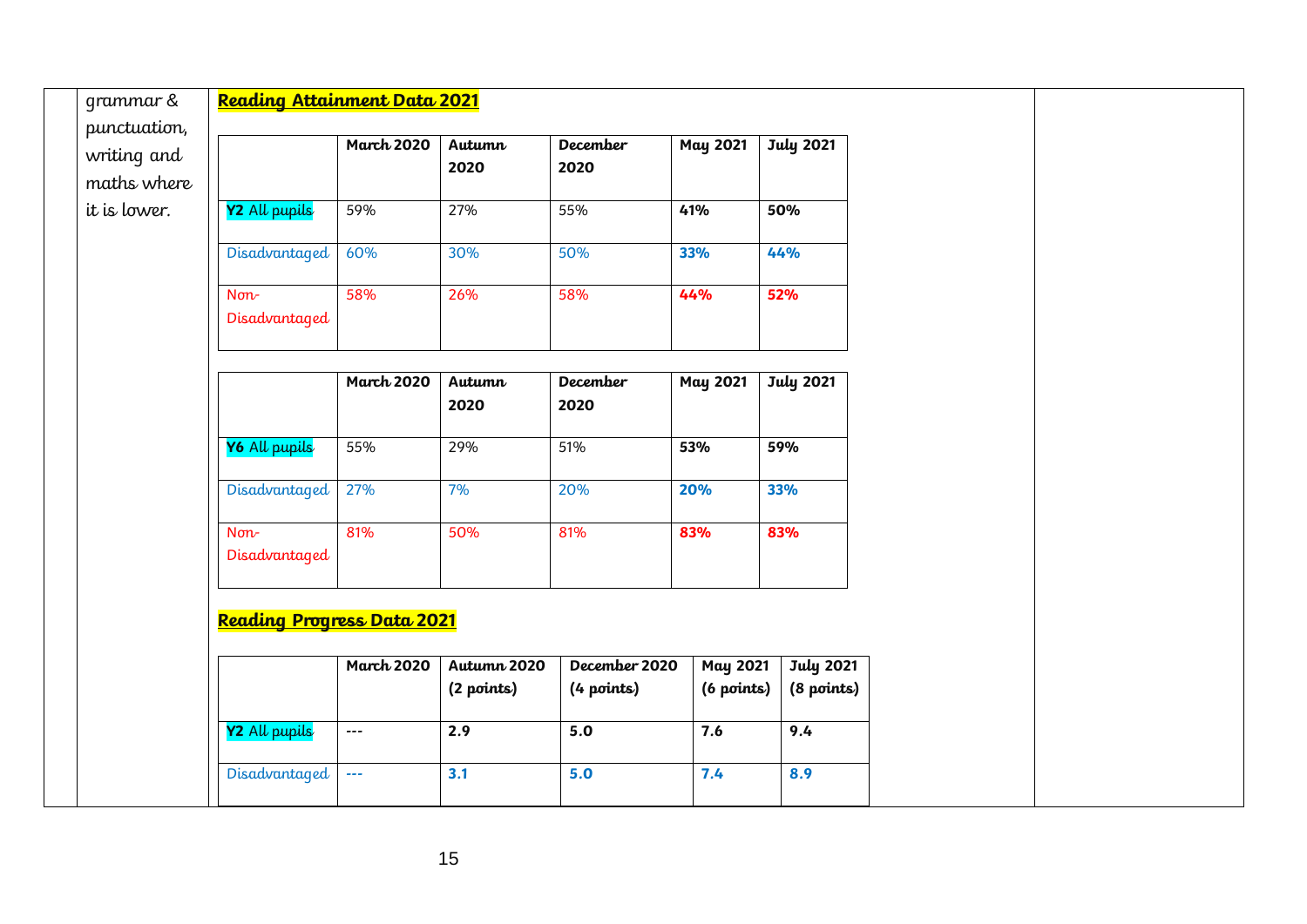| $\mathsf{Non}$                      | $\omega\omega\omega$               | 2.8            | 5.0                     |                 | 7.6             | 9.6              |
|-------------------------------------|------------------------------------|----------------|-------------------------|-----------------|-----------------|------------------|
| Disadvantaged                       |                                    |                |                         |                 |                 |                  |
|                                     |                                    |                |                         |                 |                 |                  |
|                                     |                                    |                |                         |                 |                 |                  |
|                                     | <b>March 2020</b>                  | Autumn 2020    | December 2020           |                 | <b>May 2021</b> | <b>July 2021</b> |
|                                     |                                    | (2 points)     | (4 points)              |                 | (6 points)      | (8 points)       |
| Y6 All pupils                       | $\overline{a}$                     | 1.9            | 5.8                     |                 | 7.8             | 9.8              |
| Disadvantaged                       | $\mathbb{Z} \mathbb{Z} \mathbb{Z}$ | 1.6            | 5.1                     |                 | 7.0             | 8.9              |
| Non-                                | $\omega_{\rm{max}}$                | 2.0            | 6.5                     |                 | 8.6             | 10.5             |
| Disadvantaged                       |                                    |                |                         |                 |                 |                  |
|                                     |                                    |                |                         |                 |                 |                  |
|                                     |                                    |                |                         |                 |                 |                  |
| <b>Writing Attainment Data 2021</b> |                                    |                |                         |                 |                 |                  |
|                                     | March<br>2020                      | Autumn<br>2020 | <b>December</b><br>2020 | <b>May 2021</b> |                 | <b>July 2021</b> |
| Y2 All pupils                       | 66%                                | 21%            | 45%                     | 38%             | 53%             |                  |
| Disadvantaged                       | 50%                                | 10%            | 40%                     | 33%             | 44%             |                  |
| $\mathsf{Non}$                      | 74%                                | 26%            | 47%                     | 39%             | 57%             |                  |
| Disadvantaged                       |                                    |                |                         |                 |                 |                  |
|                                     |                                    |                |                         |                 |                 |                  |
|                                     | March<br>2020                      | Autumn<br>2020 | <b>December</b><br>2020 | <b>May 2021</b> |                 | <b>July 2021</b> |
|                                     |                                    |                |                         |                 |                 |                  |
| Y6 All pupils                       | 52%                                | 19%            | 48%                     | 53%             | 53%             |                  |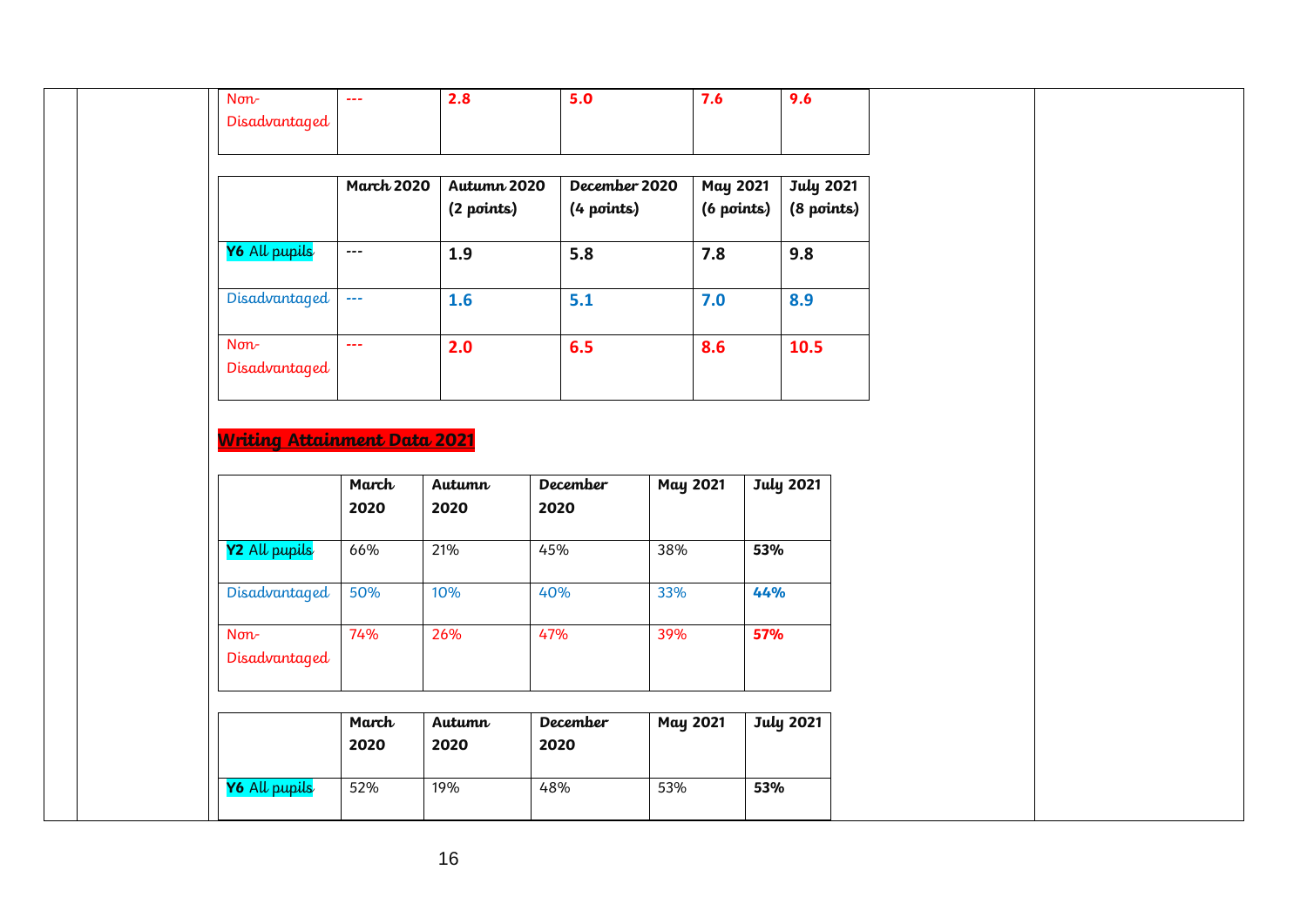| Disadvantaged                     | 27%                                | 7%                        | 13%                         | 20%                           | 33%                            |  |
|-----------------------------------|------------------------------------|---------------------------|-----------------------------|-------------------------------|--------------------------------|--|
| $\mathsf{Non}$<br>Disadvantaged   | 75%                                | 31%                       | 81%                         | 83%                           | 83%                            |  |
| <b>Writing Progress Data 2021</b> |                                    |                           |                             |                               |                                |  |
|                                   | March<br>2020                      | Autumn 2020<br>(2 points) | December 2020<br>(4 points) | <b>May 2021</b><br>(6 points) | <b>July 2021</b><br>(8 points) |  |
| Y2 All pupils                     | $\mathbb{Z} \to \mathbb{Z}$        | 3.1                       | 5.1                         | 7.2                           | 8.9                            |  |
| Disadvantaged                     | $\mathbb{Z} \mathbb{Z} \mathbb{Z}$ | 3.1                       | 5.4                         | 7.5                           | 9.2                            |  |
| $\mathsf{Non}$<br>Disadvantaged   | $\omega_{\rm max}$                 | 3.1                       | 5.0                         | 7.1                           | 9.8                            |  |
|                                   |                                    |                           |                             |                               |                                |  |
|                                   | <b>March 2020</b>                  | Autumn 2020<br>(2 points) | December 2020<br>(4 points) | <b>May 2020</b><br>(6 points) | <b>July 2021</b><br>(8 points) |  |
| Y6 All pupils                     | $\sim$ $\sim$                      | 1.9                       | 5.6                         | 7.4                           | 10.1                           |  |
| Disadvantaged                     | $\omega\omega\omega$               | 1.9                       | 4.9                         | 6.7                           | 9.7                            |  |
| $\mathsf{Non}$<br>Disadvantaged   | $\omega_{\rm{max}}$                | 1.9                       | 6.4                         | 8.2                           | 10.5                           |  |
|                                   |                                    |                           |                             |                               |                                |  |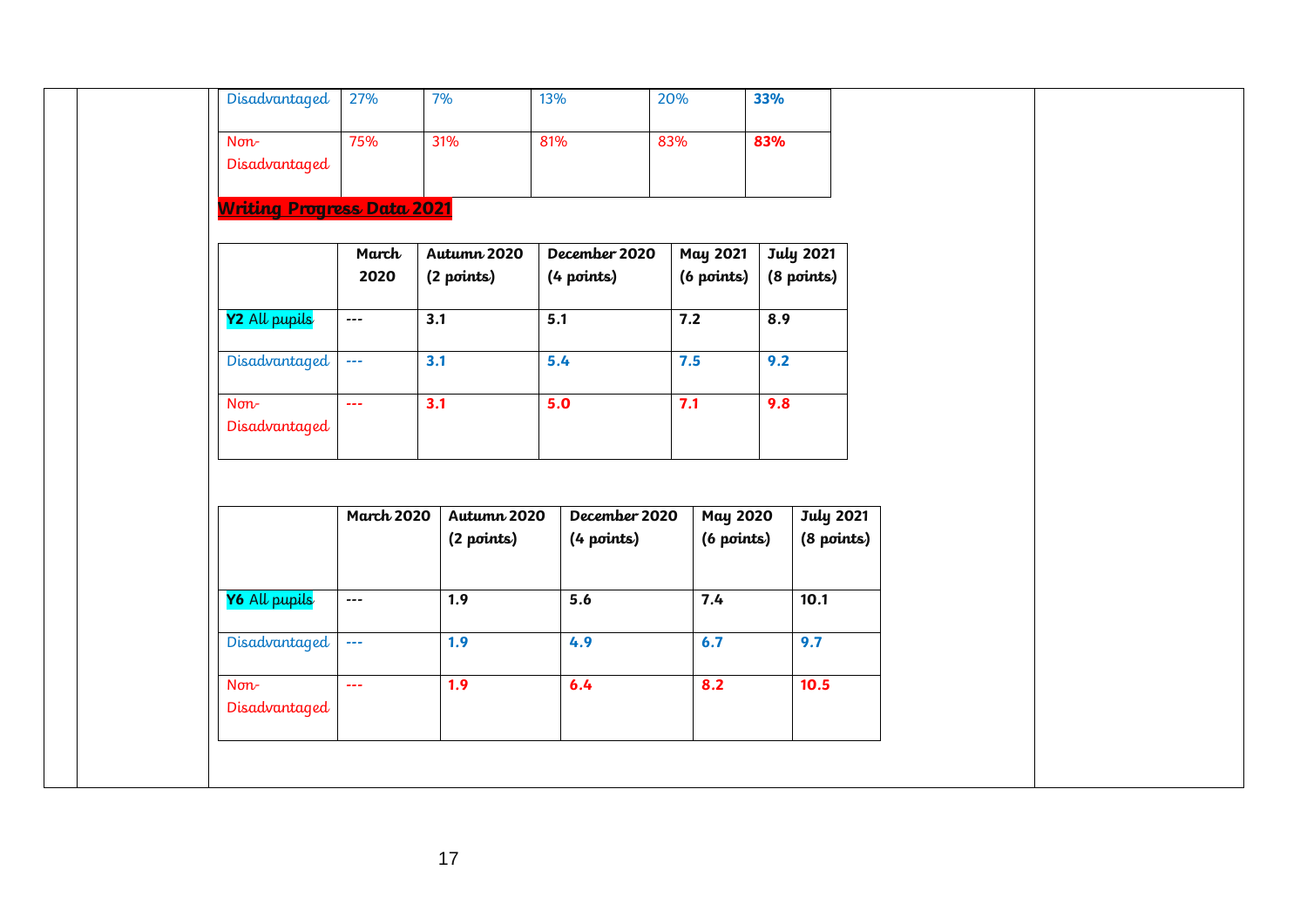|                                 | <b>March 2020</b> | Autumn<br>2020 | <b>December</b><br>2020 | <b>May 2021</b> | <b>July 2021</b> |
|---------------------------------|-------------------|----------------|-------------------------|-----------------|------------------|
| Y2 All pupils                   | 72%               | 24%            | 48%                     | 38%             | 44%              |
| Disadvantaged                   | 60%               | 20%            | 40%                     | 44%             | 44%              |
| $\mathsf{Non}$<br>Disadvantaged | 79%               | 26%            | 53%                     | 35%             | 44%              |
|                                 | <b>March 2020</b> | Autumn         | December                | <b>May 2021</b> | <b>July 2021</b> |
|                                 |                   | 2020           | 2020                    |                 |                  |
| Y6 All pupils                   | 48%               | 19%            | 48%                     | 53%             | 53%              |
| Disadvantaged                   | 20%               | 7%             | 13%                     | 20%             | 20%              |
| $\mathsf{Non}$<br>Disadvantaged | 75%               | 31%            | 81%                     | 83%             | 83%              |
| Maths Progress Data 2021        |                   |                |                         |                 |                  |
|                                 | <b>March 2020</b> | Autumn 2020    | December 2020           | <b>May 2021</b> | <b>July 2021</b> |
|                                 |                   | (2 points)     | (4 points)              | (6 points)      | (8 points)       |
|                                 |                   |                |                         |                 |                  |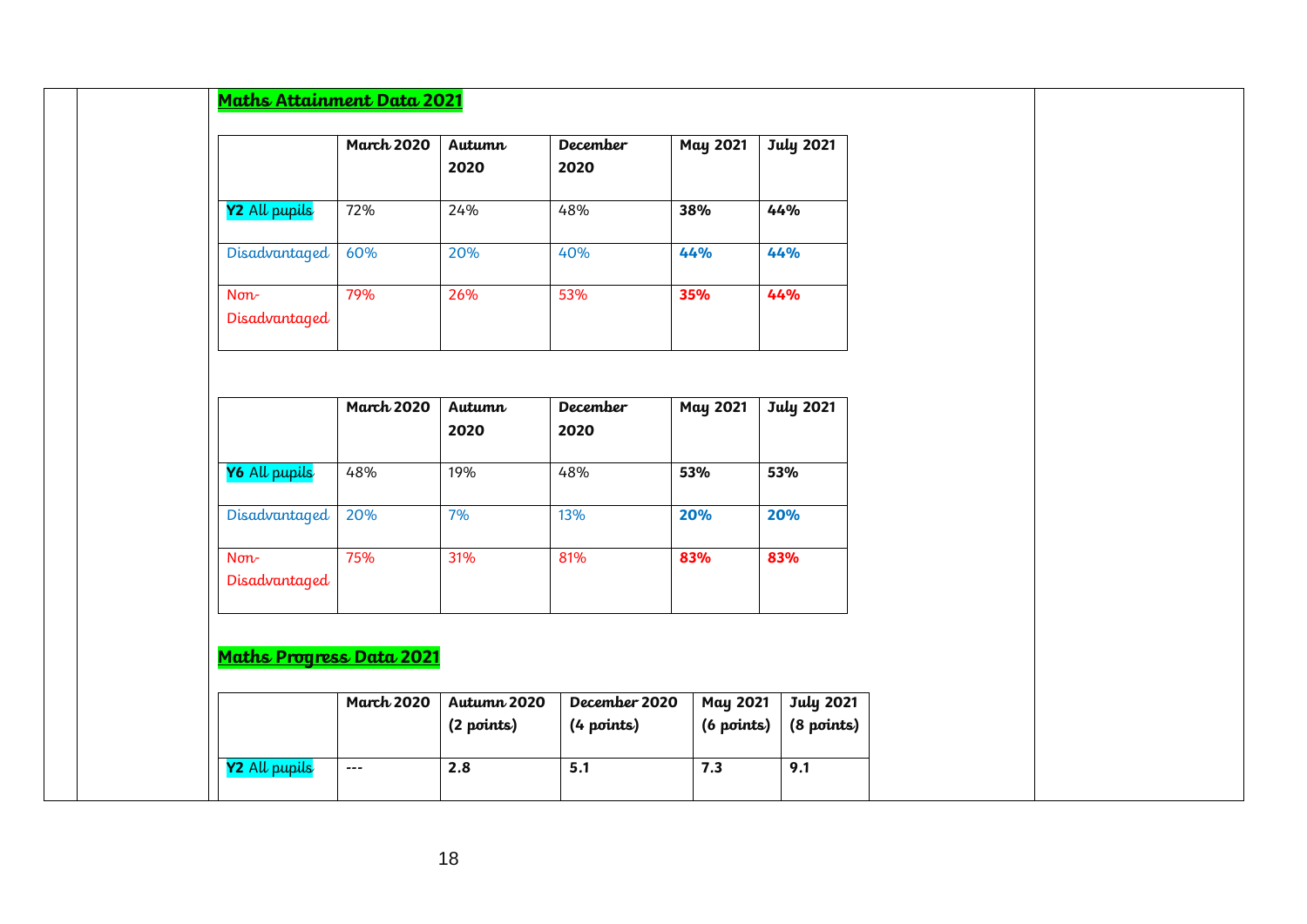|                | Disadvantaged | $\sim$ $\sim$ $\sim$ | 3.1                       | 5.6                         | 7.8                           | 9.7                            |
|----------------|---------------|----------------------|---------------------------|-----------------------------|-------------------------------|--------------------------------|
| $\mathsf{Non}$ | Disadvantaged | $\sim$ $\sim$ $\sim$ | 2.7                       | 5.0                         | 7.1                           | 8.9                            |
|                |               |                      |                           |                             |                               |                                |
|                |               | <b>March 2020</b>    | Autumn 2020<br>(2 points) | December 2020<br>(4 points) | <b>May 2021</b><br>(6 points) | <b>July 2021</b><br>(8 points) |
|                | Y6 All pupils | $\qquad \qquad -$    | 1.6                       | 4.8                         | 7.3                           | 10.5                           |
|                | Disadvantaged | $\sim$ $\sim$ $\sim$ | 1.4                       | 3.7                         | 6.0                           | 8.1                            |
| $Norm -$       | Disadvantaged | $\sim$ $\sim$ $\sim$ | 2.0                       | 6.0                         | 8.7                           | 10.5                           |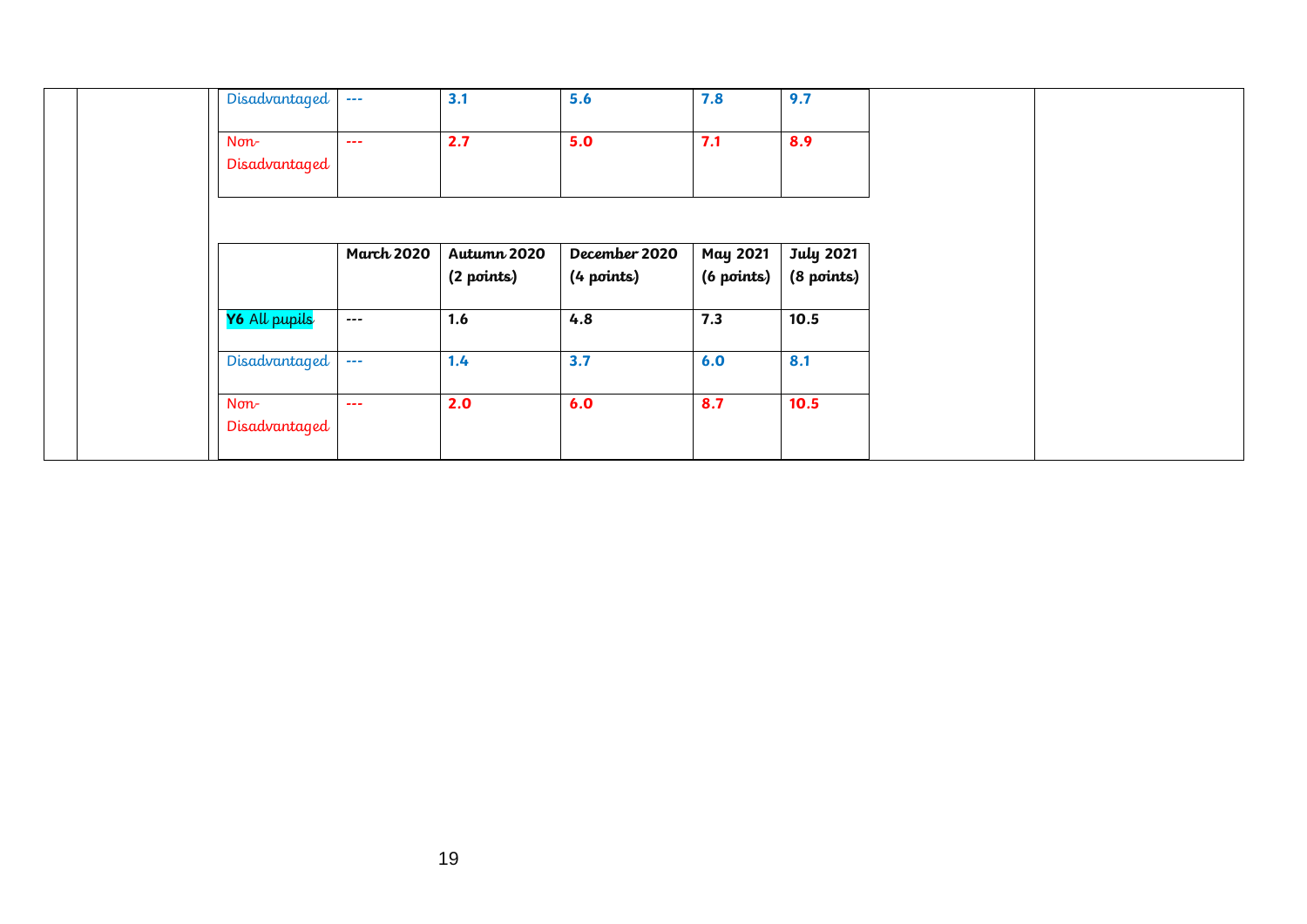| <u>A positive</u>   |                |                                  |                                                                                          |                                                                                                                                |                                                                                                                                               |                                                     |                                                 |                                                                                                          |                               |                                                     |                                                             |                                          |                                            |                                                                                                              |                                                                                                                              |                                                    |
|---------------------|----------------|----------------------------------|------------------------------------------------------------------------------------------|--------------------------------------------------------------------------------------------------------------------------------|-----------------------------------------------------------------------------------------------------------------------------------------------|-----------------------------------------------------|-------------------------------------------------|----------------------------------------------------------------------------------------------------------|-------------------------------|-----------------------------------------------------|-------------------------------------------------------------|------------------------------------------|--------------------------------------------|--------------------------------------------------------------------------------------------------------------|------------------------------------------------------------------------------------------------------------------------------|----------------------------------------------------|
| <u>experience</u>   |                | Asyfield                         |                                                                                          |                                                                                                                                |                                                                                                                                               |                                                     | <b>Mayfield Primary Curriculum</b>              |                                                                                                          |                               |                                                     |                                                             |                                          |                                            |                                                                                                              | <b>Mayfield Primary School</b>                                                                                               |                                                    |
| <u>(Curriculum</u>  |                | <b>Hary Sch</b>                  | Cranmer                                                                                  |                                                                                                                                |                                                                                                                                               |                                                     |                                                 |                                                                                                          |                               |                                                     |                                                             |                                          |                                            |                                                                                                              | 'Proud to be part of the Cranmer Trust                                                                                       |                                                    |
| <u>/enrichment)</u> |                | Vision                           |                                                                                          |                                                                                                                                | Learn from yesterday, live for today, hope for tomorrow                                                                                       |                                                     |                                                 |                                                                                                          |                               |                                                     |                                                             |                                          |                                            |                                                                                                              |                                                                                                                              |                                                    |
|                     | Intent         | Ethos                            | Aspiration                                                                               |                                                                                                                                | Responsibility                                                                                                                                |                                                     | Equality                                        |                                                                                                          | Independence                  |                                                     | Resilience                                                  | respect                                  |                                            | Achievement                                                                                                  |                                                                                                                              | Creativity                                         |
| To ensure           |                | Aims                             | Provide a rich and broad-<br>based curriculum                                            |                                                                                                                                |                                                                                                                                               | <b>Promote British</b><br>values                    |                                                 | Understand our local<br>area                                                                             |                               | Deeply embed<br>learning                            |                                                             | Strong home and<br>school                |                                            | Community<br>coheston                                                                                        |                                                                                                                              | Develop global<br>awareness                        |
| children            |                | Teaching                         | A learning climate                                                                       |                                                                                                                                | Expert                                                                                                                                        | Develop skills for                                  |                                                 | High                                                                                                     | Precise                       |                                                     | Accurate                                                    | partnership                              | <b>Quality feedback</b>                    |                                                                                                              | Challenge for all                                                                                                            | Encourage                                          |
| continue to         |                |                                  | built on positive<br>relationships                                                       |                                                                                                                                | subject<br>knowledge                                                                                                                          | learning through<br>'explicit learning<br>pathwaus' |                                                 | expectations<br>of learning<br>behavtour                                                                 | questioning and<br>vocabulary |                                                     | assessment<br><b>Informs</b> next<br>steps                  |                                          | In the moment<br>and purposeful<br>marking |                                                                                                              | with rich<br>opportunities for<br>mastery and breadth                                                                        | growth<br>mind set                                 |
| have positive       |                | Learning                         | Ensure all children are taught and<br>retain essential knowledge in key<br>subject areas |                                                                                                                                |                                                                                                                                               |                                                     | Fostering positive<br>attitudes to learning     | Independence<br>and<br>perseverance                                                                      |                               | Challenge<br>for all                                | Active learning<br>through<br>questioning and<br>reflecting |                                          | Play and<br>explore                        | embed                                                                                                        | Opportunities to<br>knowledge                                                                                                | Critical<br>thinking-<br>Restlience/rtsk<br>takina |
| experiences at      | Implementation | <b>Breadth</b><br>and<br>balance |                                                                                          | Explicitly taught knowledge and skills are at the heart of all<br>curriculum subjects with meaning links made between subjects |                                                                                                                                               |                                                     |                                                 | Core subjects -<br>Prioritised and taught with precision and embedded<br>links throughout the curriculum |                               |                                                     |                                                             |                                          |                                            | Foundation subjections explicitly<br>taught and grouped into topics to<br>ensure learning is deeply embedded |                                                                                                                              |                                                    |
| a time of real      |                | Inspiring                        | Provide a                                                                                | Memorable and                                                                                                                  |                                                                                                                                               | Curriculum                                          | Inspirational                                   | <b>WOW! Days</b>                                                                                         |                               | Visits, visitors,                                   |                                                             | Creative                                 |                                            | Children's                                                                                                   | Quality                                                                                                                      | Empower                                            |
| challenge and       |                | Contexts                         | rich and<br>broad based<br>curriculum                                                    | meaningful.<br>cross-curricular<br>themes                                                                                      | context                                                                                                                                       | based in local<br>and relevant                      | learning<br>environment                         | and events<br>hook children's<br><b>Interests</b>                                                        |                               | events and<br>experiences bring<br>learning to life |                                                             | hand valued<br>home<br>learning          |                                            | ideas at the<br>heart of<br>teaching                                                                         | texts<br>underpin<br>learning                                                                                                | children<br>through<br>leadership                  |
| anxiety.            |                | Whole<br>child                   | Inclusion, equity and aspiration at heart<br>of teaching                                 |                                                                                                                                |                                                                                                                                               |                                                     | Celebrate Individual<br>achievement and success |                                                                                                          | Children's rights             |                                                     | for <i>individuals</i>                                      | Intervention and adjustments             |                                            |                                                                                                              | and international scale                                                                                                      | Connected on a local, national                     |
|                     | Impact         | <b>Outcomes</b>                  |                                                                                          |                                                                                                                                | Emotional<br>Personal development is outstanding<br>Children are happy and enjoy school<br>Families are confident and happy with school life. |                                                     |                                                 | Behaviour and attitudes are outstanding                                                                  | Social<br>behaviour in school |                                                     | Children demonstrate our values in their learning and       |                                          |                                            |                                                                                                              | Intellectual<br>Outstanding quality of education<br>High achievements for all<br>Deep and rich learning<br>Learning for life |                                                    |
|                     |                | <b>Evaluation</b>                | Nationally generated<br>performance information<br>attainment and pupil progress         |                                                                                                                                |                                                                                                                                               | Regular school self-evaluation<br>and monitoring    |                                                 | Pupil voice valued                                                                                       |                               |                                                     |                                                             | Long term learning built on<br>retained. |                                            | External validation of<br><b>Judgements</b>                                                                  |                                                                                                                              |                                                    |

A great deal of work and CPD was dedicated to creating a bespoke curriculum. We believe at Mayfield, that every child should have the opportunity to be empowered with their learning through a curriculum which is creative, progressive and goes above and beyond the statutory curriculum to enable our children to be future ready. This is achieved through our skills and knowledge, engaged and enquiry approach that is rooted in the unique opportunities offered by our local community & expertise, local issues, and the historical and geographical context of our locality. Children also have opportunities to look beyond themselves, ask 'big questions' and think globally about the natural world, be culturally aware, empathise and understand others. Our curriculum not only aims to

Continue into 2021- 2022 as part of the SDP.

Embed work around the new bespoke curriculum with middle leaders to ensure it has impact upon children's' learning and their life experiences.

A big emphasis will be to ensure that children experience a school trip / out of school experience (Covid depending).

After-school clubs carefully selected and aimed at targeted children.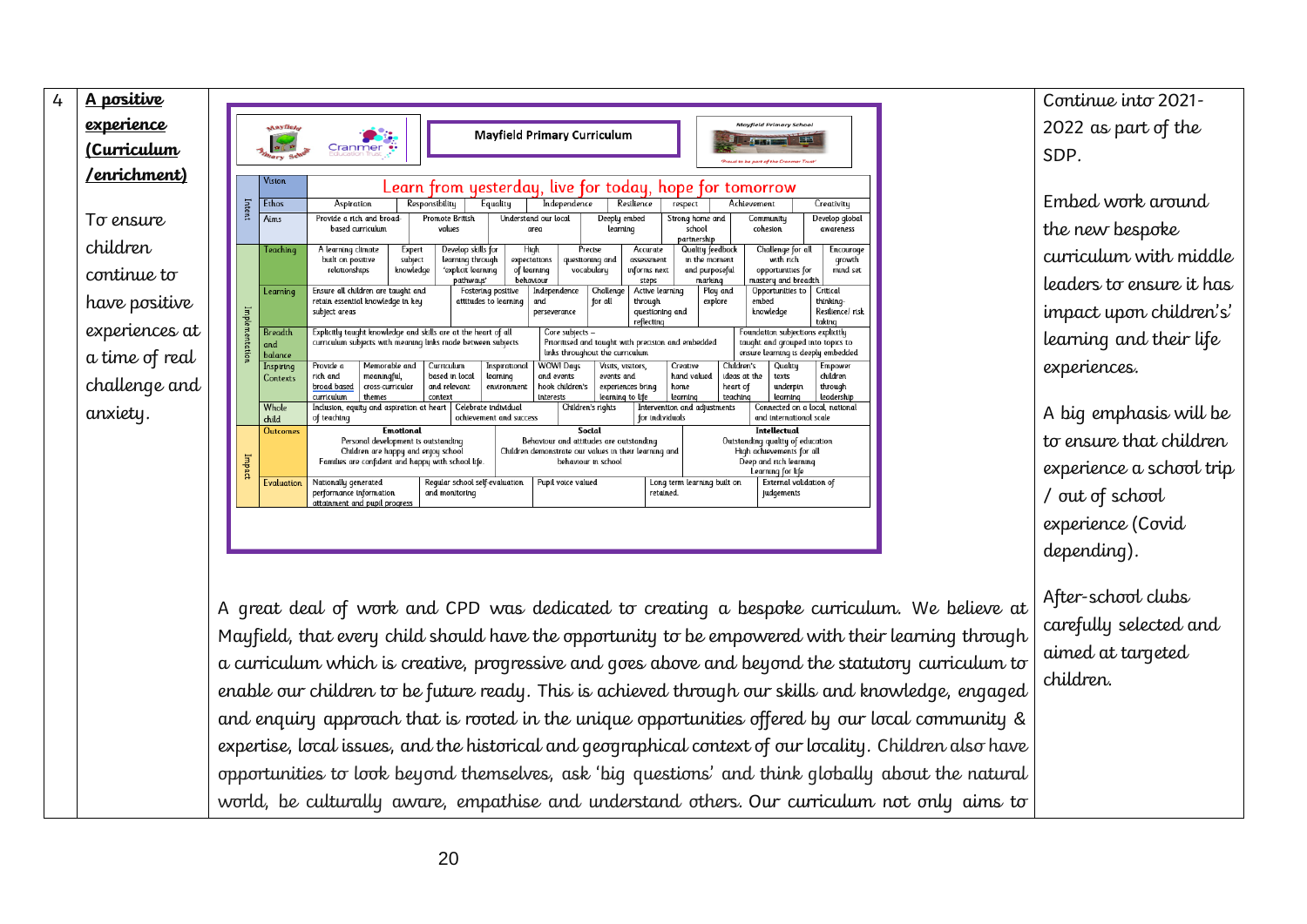| provide children with the skills that they need now, but also the ability to be flexible, resourceful, |
|--------------------------------------------------------------------------------------------------------|
| reflective and resilient, helping them to adapt and problem solve as they grow up in an ever-          |
| changing world. By maintaining high expectations of ourselves and each other, our children will be     |
| equipped to encounter opportunities and challenges with resilience and determination. We encourage     |
| a curiosity about the world and strive to ensure that our children will contribute positively to       |
| it, both now and in the future. Mayfield Primary is an inclusive school, intent on ensuring that all   |
| pupils reach their potential in a culture success. Middle leaders with the support of SLT have created |
| a curriculum which will enhance and enrich the lives of our children.                                  |
|                                                                                                        |
| Some trips / visits resumed, mainly in the summer term, last year.                                     |
| Y2: Victorian experience                                                                               |
|                                                                                                        |
| Y3: Castleshaw                                                                                         |
|                                                                                                        |
| Y4: Swimming                                                                                           |
| Y5: Play in a day                                                                                      |
|                                                                                                        |
| Y6: Castleshaw residential                                                                             |
|                                                                                                        |
| Go4it sports came into school to work with Yr3 and Yr4 around resilience and teamwork.                 |
| All year groups used online learning and additional websites to extend experiences with links          |
| made to the curriculum where possible.                                                                 |
|                                                                                                        |